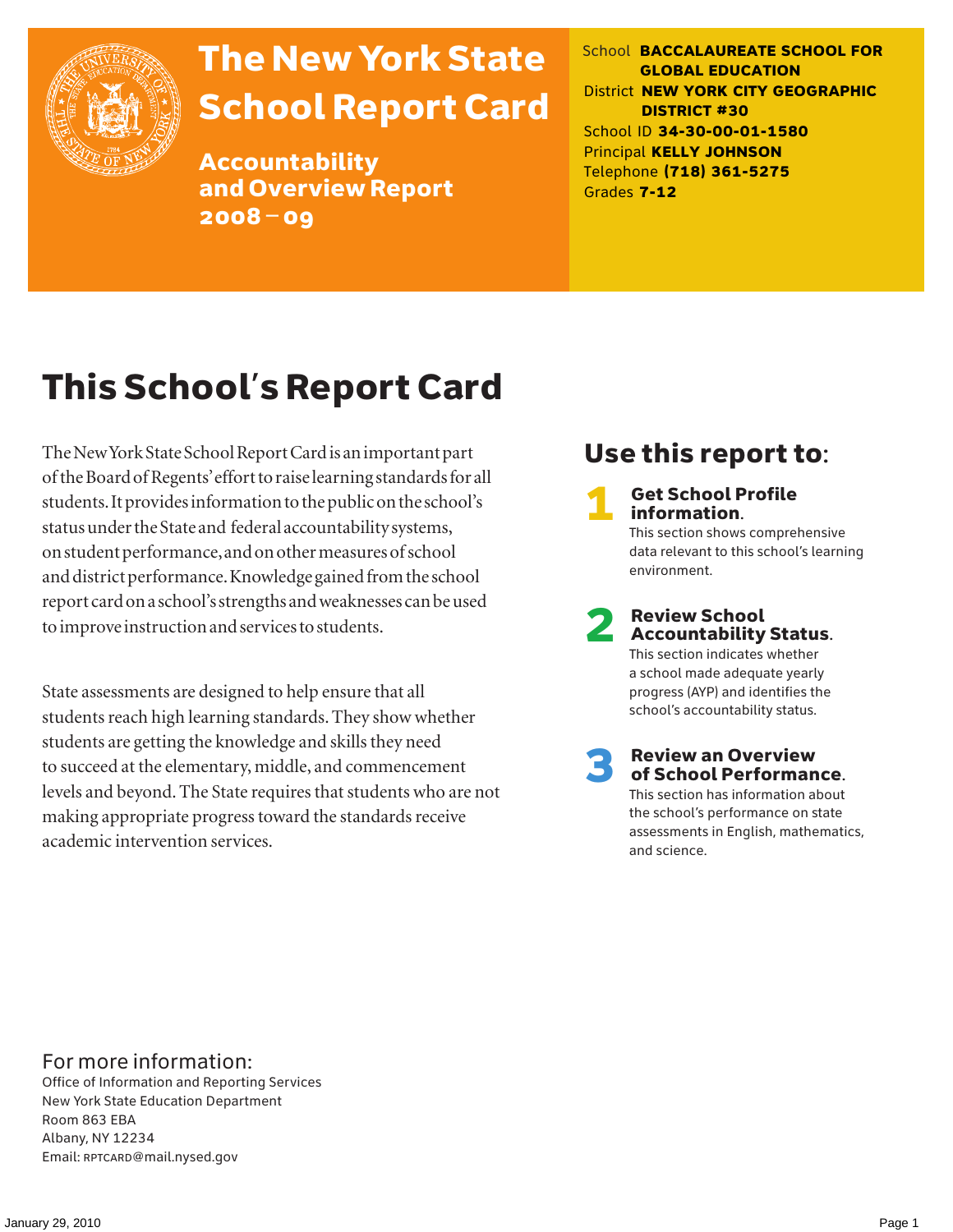### School Profile

This section shows comprehensive data relevant to this school's learning environment, including information about enrollment, average class size, and teacher qualifications.

### Enrollment

|                            | 2006-07  | $2007 - 08$ | $2008 - 09$ |
|----------------------------|----------|-------------|-------------|
| Pre-K                      | 0        | 0           | 0           |
| Kindergarten               | 0        | 0           | 0           |
| Grade 1                    | 0        | 0           | 0           |
| Grade 2                    | 0        | 0           | 0           |
| Grade 3                    | 0        | 0           | 0           |
| Grade 4                    | 0        | 0           | 0           |
| Grade 5                    | 0        | 0           | 0           |
| Grade 6                    | 0        | 0           | 0           |
| <b>Ungraded Elementary</b> | $\Omega$ | 0           | 0           |
| Grade 7                    | 72       | 71          | 74          |
| Grade 8                    | 92       | 75          | 67          |
| Grade 9                    | 82       | 80          | 74          |
| Grade 10                   | 68       | 80          | 76          |
| Grade 11                   | 60       | 68          | 72          |
| Grade 12                   | 52       | 56          | 65          |
| <b>Ungraded Secondary</b>  | 0        | 0           | 0           |
| Total K-12                 | 426      | 430         | 428         |

### Enrollment Information

*Enrollment* counts are as of Basic Educational Data System (BEDS) day, which is typically the first Wednesday of October of the school year. Students who attend BOCES programs on a part-time basis are included in a school's enrollment. Students who attend BOCES on a full-time basis or who are placed full time by the district in an out-of-district placement are not included in a school's enrollment. Students classified by schools as "pre-first" are included in first grade counts.

### Average Class Size

|                      | $2006 - 07$ | $2007 - 08$ | $2008 - 09$ |
|----------------------|-------------|-------------|-------------|
| <b>Common Branch</b> |             |             |             |
| Grade 8              |             |             |             |
| English              | 22          | 22          | 25          |
| <b>Mathematics</b>   | 23          | 23          | 22          |
| Science              | 24          | 24          | 21          |
| Social Studies       | 24          | 24          | 22          |
| Grade 10             |             |             |             |
| English              | 23          | 23          | 25          |
| <b>Mathematics</b>   | 22          | 22          | 23          |
| Science              | 24          | 24          | 25          |
| Social Studies       | 23          | 23          | 25          |

### Average Class Size Information

*Average Class Size* is the total registration in specified classes divided by the number of those classes with registration. *Common Branch* refers to self-contained classes in Grades 1–6.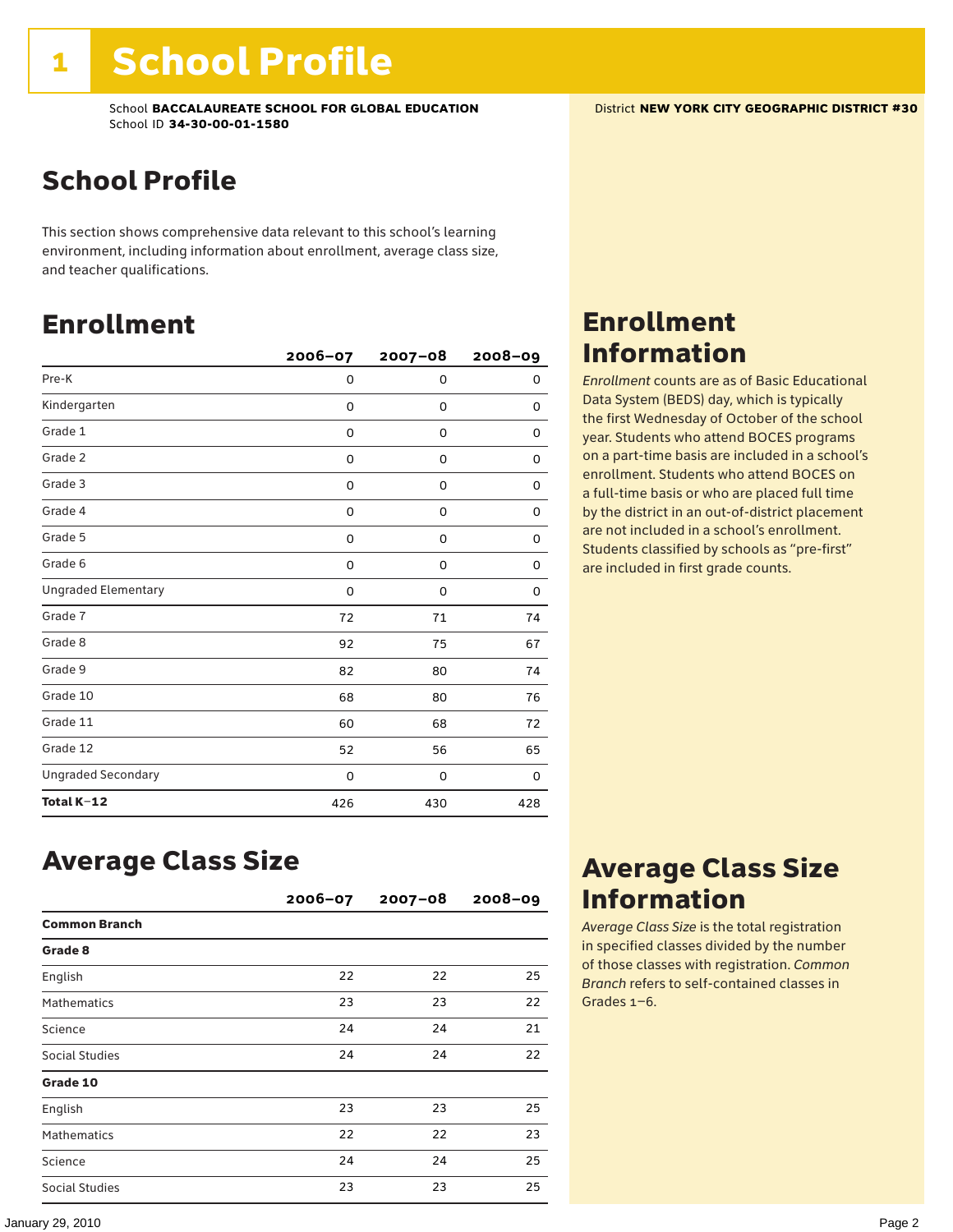# Demographic Factors

|                                                    | 2006-07 |     |     | 2007-08 |     | $2008 - 09$ |
|----------------------------------------------------|---------|-----|-----|---------|-----|-------------|
|                                                    | #       | %   | #   | %       | #   | %           |
| Eligible for Free Lunch                            | 141     | 33% | 138 | 32%     | 228 | 53%         |
| Reduced-Price Lunch                                | 69      | 16% | 63  | 15%     | 84  | 20%         |
| Student Stability*                                 |         | 94% |     | 100%    |     | 100%        |
| Limited English Proficient                         | 3       | 1%  | 4   | 1%      | 4   | 1%          |
| <b>Racial/Ethnic Origin</b>                        |         |     |     |         |     |             |
| American Indian or Alaska Native                   | 0       | 0%  | 0   | 0%      | 0   | 0%          |
| <b>Black or African American</b>                   | 78      | 18% | 63  | 15%     | 36  | 8%          |
| Hispanic or Latino                                 | 124     | 29% | 127 | 30%     | 128 | 30%         |
| Asian or Native<br>Hawaiian/Other Pacific Islander | 76      | 18% | 76  | 18%     | 100 | 23%         |
| White                                              | 148     | 35% | 164 | 38%     | 164 | 38%         |
| Multiracial                                        | 0       | 0%  | 0   | 0%      | 0   | 0%          |

\* Available only at the school level.

### Attendance and Suspensions

|                            |   | $2005 - 06$   |   | $2006 - 07$ |   | $2007 - 08$   |  |
|----------------------------|---|---------------|---|-------------|---|---------------|--|
|                            | # | $\frac{0}{0}$ | # | %           | # | $\frac{0}{6}$ |  |
| Annual Attendance Rate     |   | 94%           |   | 95%         |   | 96%           |  |
| <b>Student Suspensions</b> |   | 0%            |   | በ%          |   | 0%            |  |

# Demographic Factors Information

*Eligible for Free Lunch* and *Reduced*-*Price Lunch* percentages are determined by dividing the number of approved lunch applicants by the Basic Educational Data System (BEDS) enrollment in full-day Kindergarten through Grade 12. *Eligible for Free Lunch* and *Limited English Proficient* counts are used to determine *Similar Schools* groupings within a *Need*/*Resource Capacity* category. *Student Stability* is the percentage of students in the highest grade in a school who were also enrolled in that school at any time during the previous school year. (For example, if School A, which serves Grades 6–8, has 100 students enrolled in Grade 8 this year, and 92 of those 100 students were also enrolled in School A last year, the stability rate for the school is 92 percent.)

### Attendance and Suspensions Information

*Annual Attendance Rate* is determined by dividing the school's total actual attendance by the total possible attendance for a school year. A school's actual attendance is the sum of the number of students in attendance on each day the school was open during the school year. Possible attendance is the sum of the number of enrolled students who should have been in attendance on each day the school was open during the school year. *Student Suspension* rate is determined by dividing the number of students who were suspended from school (not including in-school suspensions) for one full day or longer anytime during the school year by the Basic Educational Data System (BEDS) day enrollments for that school year. A student is counted only once, regardless of whether the student was suspended one or more times during the school year.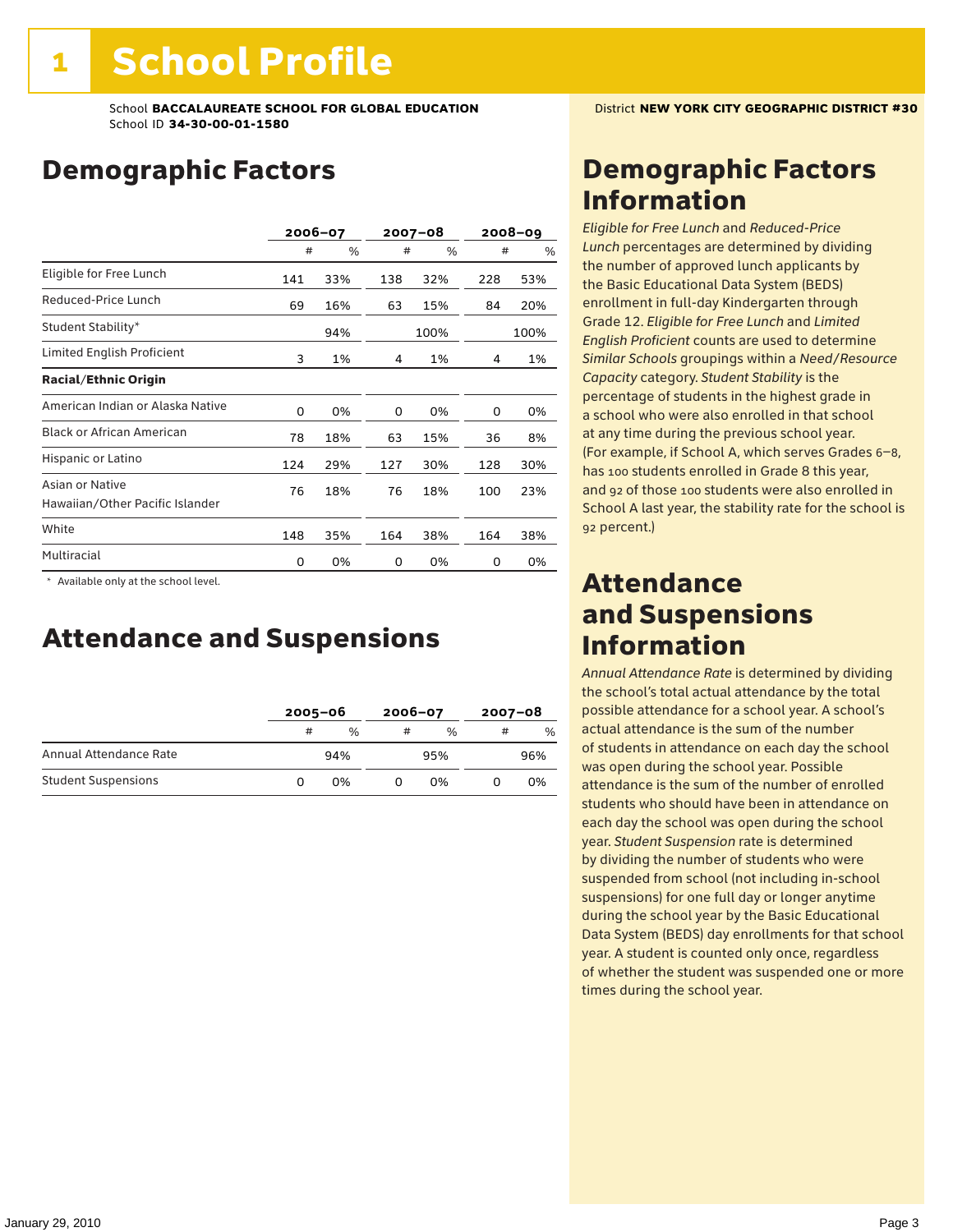# Teacher Qualifications

|                                                                 | 2006-07 | $2007 - 08$ | $2008 - 09$ |
|-----------------------------------------------------------------|---------|-------------|-------------|
| <b>Total Number of Teachers</b>                                 | 35      | 34          | 34          |
| Percent with No Valid<br>Teaching Certificate                   | 3%      | 0%          | 0%          |
| Percent Teaching Out<br>of Certification                        | 14%     | 12%         | 6%          |
| Percent with Fewer Than<br>Three Years of Experience            | 17%     | 12%         | 9%          |
| Percentage with Master's Degree<br>Plus 30 Hours or Doctorate   | 40%     | 38%         | 44%         |
| <b>Total Number of Core Classes</b>                             | 117     | 109         | 112         |
| Percent Not Taught by<br><b>Highly Qualified Teachers</b>       | 13%     | 13%         | 5%          |
| <b>Total Number of Classes</b>                                  | 164     | 157         | 164         |
| Percent Taught by Teachers Without<br>Appropriate Certification | 13%     | 13%         | 6%          |

### Teacher Turnover Rate

|                                                                       | 2005-06 | 2006-07 | 2007-08 |
|-----------------------------------------------------------------------|---------|---------|---------|
| Turnover Rate of Teachers with Fewer<br>than Five Years of Experience | 15%     | 13%     | 0%      |
| Turnover Rate of All Teachers                                         | 9%      | 20%     | 3%      |

# Staff Counts

|                                       | $2006 - 07$ | $2007 - 08$ | $2008 - 09$ |
|---------------------------------------|-------------|-------------|-------------|
| <b>Total Other Professional Staff</b> |             |             |             |
| Total Paraprofessionals*              | N/A         | N/A         | N/A         |
| <b>Assistant Principals</b>           |             |             |             |
| Principals                            |             |             |             |

\* Not available at the school level.

## Teacher Qualifications Information

The *Percent Teaching Out of Certification* is the percent doing so more than on an incidental basis; that is, the percent teaching for more than five periods per week outside certification.

*Core Classes* are primarily K-6 common branch, English, mathematics, science, social studies, art, music, and foreign languages. To be *Highly Qualified*, a teacher must have at least a Bachelor's degree, be certified to teach in the subject area, and show subject matter competency.

### Teacher Turnover Rate Information

*Teacher Turnover Rate* for a specified school year is the number of teachers in that school year who were not teaching in the following school year divided by the number of teachers in the specified school year, expressed as a percentage.

### Staff Counts Information

*Other Professionals* includes administrators, guidance counselors, school nurses, psychologists, and other professionals who devote more than half of their time to non-teaching duties. Teachers who are shared between buildings within a district are reported on the district report only.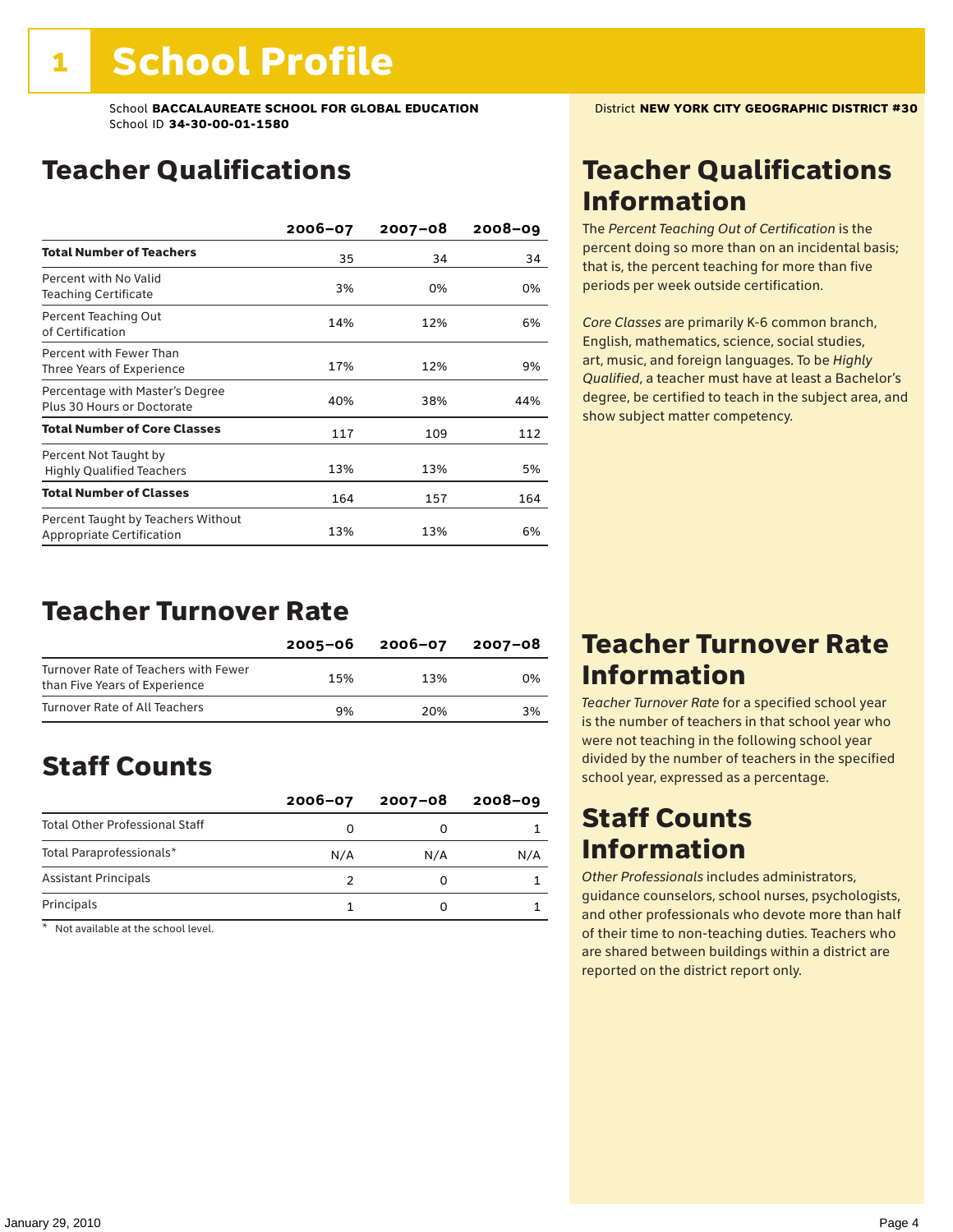### Understanding How Accountability Works in New York State

The federal No Child Left Behind (NCLB) Act requires that states develop and report on measures of student proficiency in 1) English language arts (ELA), in 2) mathematics, and on 3) a third indicator. In New York State in 2008–09, the third indicator is science at the elementary/middle level and graduation rate at the secondary level. Schools or districts that meet predefined goals on these measures are making Adequate Yearly Progress (AYP).



For more information about accountability in New York State, visit: http://www.emsc.nysed.gov/irts/accountability/

### 1 English Language Arts (ELA)

To make AYP in ELA, every accountability group must make AYP. For a group to make AYP, it must meet the participation *and* the performance criteria.

### A Participation Criterion

At the elementary/middle level, 95 percent of Grades 3–8 students enrolled during the test administration period in each group with 40 or more students must be tested on the New York State Testing Program (NYSTP) in ELA or, if appropriate, the New York State English as a Second Language Achievement Test (NYSESLAT), or the New York State Alternate Assessment (NYSAA) in ELA. At the secondary level, 95 percent of seniors in 2008–09 in each accountability group with 40 or more students must have taken an English examination that meets the students' graduation requirement.

#### B Performance Criterion

At the elementary/middle level, the Performance Index (PI) of each group with 30 or more continuously enrolled tested students must equal or exceed its Effective Annual Measurable Objective (AMO) or the group must make Safe Harbor. (NYSESLAT is used only for participation.) At the secondary level, the PI of each group in the 2005 cohort with 30 or more members must equal or exceed its Effective AMO or the group must make Safe Harbor. To make Safe Harbor, the PI of the group must equal or exceed its Safe Harbor Target and the group must qualify for Safe Harbor using the third indicator, science or graduation rate.

### 2 Mathematics

The same criteria for making AYP in ELA apply to mathematics. At the elementary/middle level, the measures used to determine AYP are the NYSTP and the NYSAA in mathematics. At the secondary level, the measures are mathematics examinations that meet the students' graduation requirement.

### 3 Third Indicator

In addition to English language arts and mathematics, the school must also make AYP in a third area of achievement. This means meeting the criteria in science at the elementary/middle level and the criteria in graduation rate at the secondary level.

Elementary/Middle-Level Science: To make AYP, the All Students group must meet the participation criterion *and* the performance criterion.

#### A Participation Criterion

Eighty percent of students in Grades 4 and/or 8 enrolled during the test administration period in the All Students group, if it has 40 or more students, must be tested on an accountability measure. In Grade 4, the measures are the Grade 4 elementary-level science test and the Grade 4 NYSAA in science. In Grade 8 science, the measures are the Grade 8 middle-level science test, Regents science examinations, and the Grade 8 NYSAA in science.

#### B Performance Criterion

The PI of the All Students group, if it has 30 or more students, must equal or exceed the State Science Standard (100) or the Science Progress Target.

Qualifying for Safe Harbor in Elementary/Middle-Level ELA and Math: To qualify, the group must meet both the participation criterion and the performance criterion in science.

Secondary-Level Graduation Rate: For a school to make AYP in graduation rate, the percent of students in the 2004 graduation-rate total cohort in the All Students group earning a local or Regents diploma by August 31, 2008 must equal or exceed the Graduation-Rate Standard (55%) or the Graduation-Rate Progress Target.

Qualifying for Safe Harbor in Secondary-Level ELA and Math: To qualify, the percent of the 2004 graduation-rate total cohort earning a local or Regents diploma by August 31, 2008 must equal or exceed the Graduation-Rate Standard (55%) or the Graduation-Rate Progress Target for that group.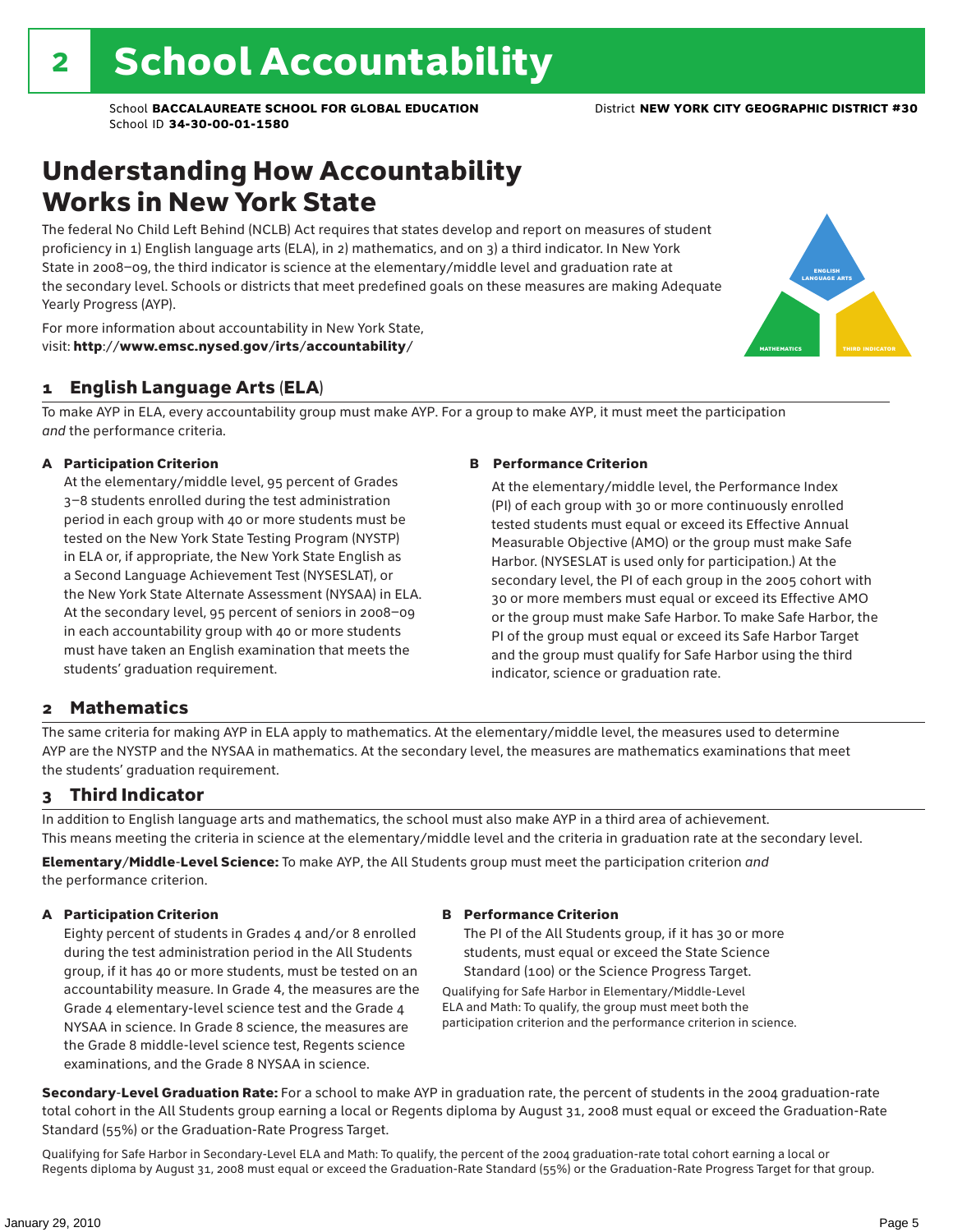# Useful Terms for Understanding Accountability

### Accountability Cohort for English and Mathematics

The 2005 school accountability cohort consists of all students who first entered Grade 9 anywhere in the 2005–06 school year, and all ungraded students with disabilities who reached their seventeenth birthday in the 2005–06 school year, who were enrolled on October 1, 2008 and did not transfer to a diploma granting program. Students who earned a high school equivalency diploma or were enrolled in an approved high school equivalency preparation program on June 30, 2009, are not included in the 2005 school accountability cohort. The 2005 district accountability cohort consists of all students in each school accountability cohort plus students who transferred within the district after BEDS day plus students who were placed outside the district by the Committee on Special Education or district administrators and who met the other requirements for cohort membership. Cohort is defined in Section 100.2 (p) (16) of the Commissioner's Regulations.

### Adequate Yearly Progress (AYP)

Adequate Yearly Progress (AYP) indicates satisfactory progress by a district or a school toward the goal of proficiency for all students.

### Annual Measurable Objective (AMO)

The Annual Measurable Objective (AMO) is the Performance Index (PI) value that signifies that an accountability group is making satisfactory progress toward the goal that 100 percent of students will be proficient in the State's learning standards for English language arts and mathematics by 2013–14. The AMOs for each grade level will be increased as specified in CR100.2(p)(14) and will reach 200 in 2013–14. (See Effective AMO for further information.)

### Continuously Enrolled Students

At the elementary/middle level, continuously enrolled students are those enrolled in the school or district on BEDS day (usually the first Wednesday in October) of the school year until the test administration period. At the secondary level, all students who meet the criteria for inclusion in the accountability cohort are considered to be continuously enrolled.

### Effective Annual Measurable Objective (Effective AMO)

The Effective Annual Measurable Objective (Effective AMO) is the Performance Index (PI) value that each accountability group within a school or district is expected to achieve to make Adequate Yearly Progress (AYP). The Effective AMO is the lowest PI that an accountability group of a given size can achieve in a subject for the group's PI not to be considered significantly different from the AMO for that subject. If an accountability group's PI equals or exceeds the Effective AMO, it is considered to have made AYP. A more complete definition of Effective AMO and a table showing the PI values that each group size must equal or exceed to make AYP are available at www.emsc.nysed.gov/irts.

### Graduation-Rate Total Cohort

This term is defined on the graduation-rate accountability page.

#### Performance Index (PI)

A Performance Index is a value from 0 to 200 that is assigned to an accountability group, indicating how that group performed on a required State test (or approved alternative) in English language arts, mathematics, or science. Student scores on the tests are converted to four performance levels, from Level 1 to Level 4. (See performance level definitions on the Overview Summary page.) At the elementary/middle level, the PI is calculated using the following equation:

100 × [(Count of Continuously Enrolled Tested Students Performing at Levels 2, 3, and 4 + the Count at Levels 3 and 4) ÷ Count of All Continuously Enrolled Tested Students]

At the secondary level, the PI is calculated using the following equation:

100 × [(Count of Cohort Members Performing at

Levels 2, 3, and 4 + the Count at Levels 3 and 4)  $\div$  Count of All Cohort Members]

A list of tests used to measure student performance for accountability is available at www.emsc.nysed.gov/irts.

### Progress Target

For accountability groups below the State Standard in science or graduation rate, the Progress Target is an alternate method for making Adequate Yearly Progress (AYP) or qualifying for Safe Harbor in English language arts and mathematics based on improvement over the previous year's performance.

#### Safe Harbor

Safe Harbor provides an alternate means to demonstrate Adequate Yearly Progress (AYP) for accountability groups that do not achieve their Effective Annual Measurable Objectives (AMOs) in English or mathematics.

#### Safe Harbor Targets

The 2008–09 safe harbor targets were calculated using the following equation:

2007–08 PI + (200 – the 2007–08 PI) × 0.10

#### Science Progress Target

The elementary/middle-level 2008–09 Science Progress Target is calculated by adding one point to the 2007–08 PI. The 2009–10 Science Progress Target is calculated by adding one point to the 2008–09 PI. The 2008–09 target is provided for groups whose PI was below the State Science Standard in 2008–09.

#### Science Standard

The criterion value that represents a minimally satisfactory performance in science. In 2008–09, the State Science Standard at the elementary/middle level is a Performance Index (PI) of 100. The Commissioner may raise the State Science Standard at his discretion in future years.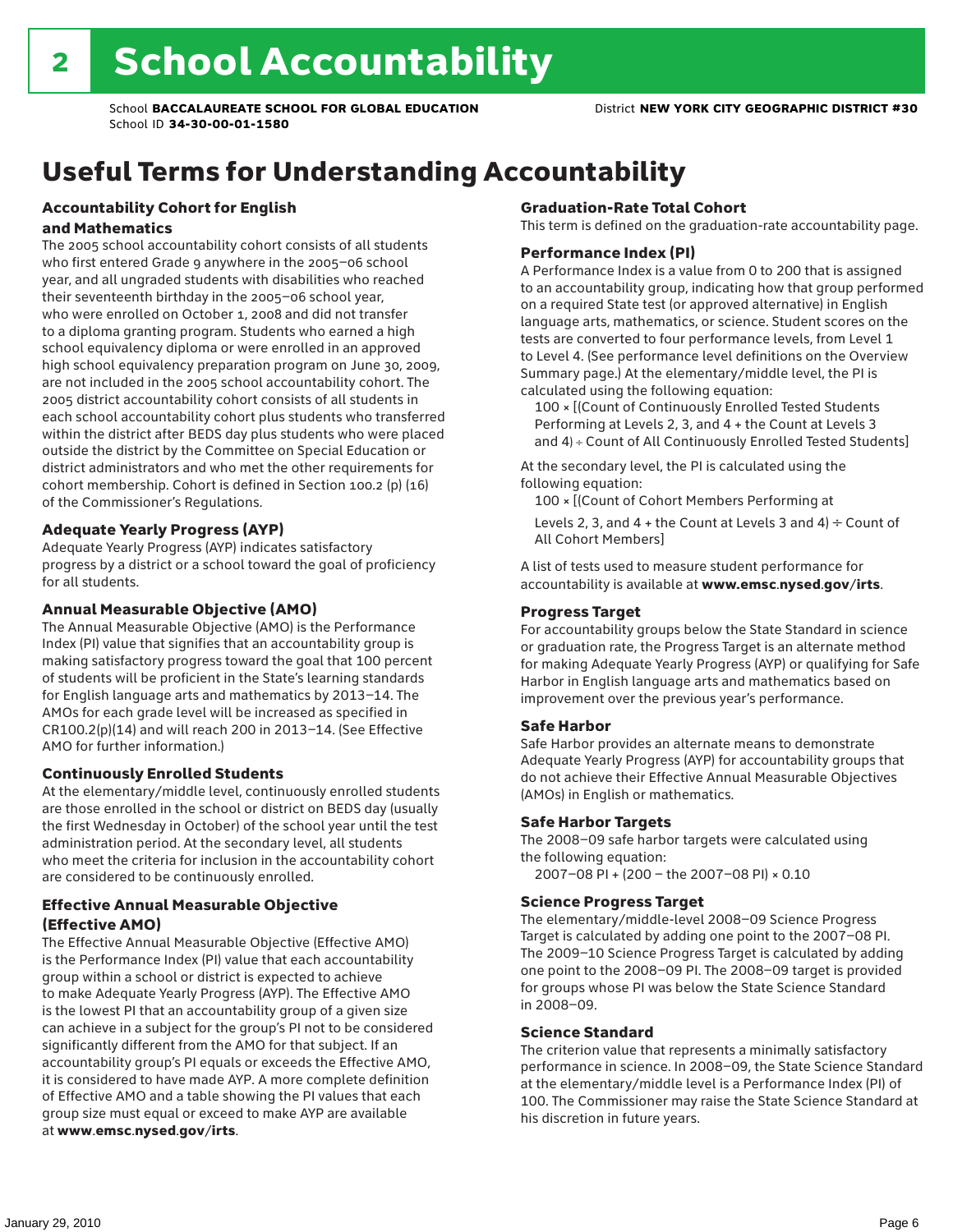# Understanding Your School Accountability Status

New York State has been approved by the United States Department of Education to participate in a differentiated accountability pilot program. Under this program, each public school in the state is assigned an accountability status "phase" (good standing, improvement, corrective action, or restructuring) based on its history of making Adequate Yearly Progress (AYP) and its AYP status in 2008–09. If the school is identified for improvement, corrective action, or restructuring under this program, the school is also assigned to an accountability "category" (basic, focused, or comprehensive) based on the student groups whose failure to make AYP caused the school to be identified or the "measures" for which it was identified.

Accountability measures for schools at the elementary/middle level are English language arts (ELA), mathematics, and science; at the secondary level, they are ELA, mathematics, and graduation rate. A school may be in a different accountability status phase for each measure. The school's overall status is its most advanced New York State accountability phase and its highest category within that phase.

For more information on this program and for this school's 2009–10 accountability status, see http://www.emsc.nysed.gov/irts/accountability/designations/.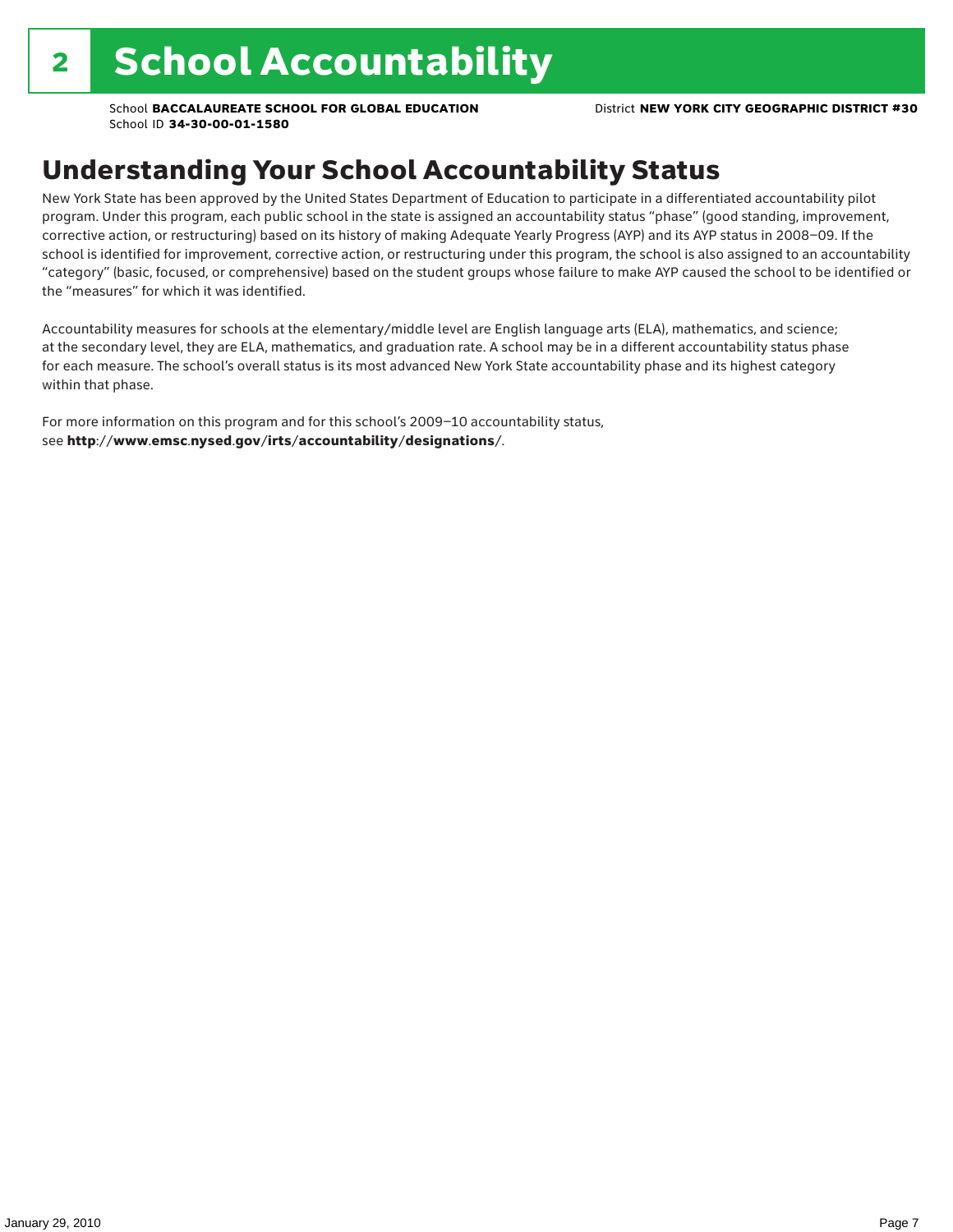# 2 School Accountability

School **BACCALAUREATE SCHOOL FOR GLOBAL EDUCATION** District **NEW YORK CITY GEOGRAPHIC DISTRICT #30** School ID **34-30-00-01-1580**

### Summary

| <b>Overall Accountability</b> |                                                                  |
|-------------------------------|------------------------------------------------------------------|
| Status $(2009 - 10)$          | For this school's 2009-10 accountability status,                 |
|                               | see http://www.emsc.nysed.gov/irts/accountability/designations/. |

| <b>Title I Part A Funding</b> | <b>Years the School Received Title I Part A Funding</b> |             |             |  |  |
|-------------------------------|---------------------------------------------------------|-------------|-------------|--|--|
|                               | $2007 - 08$                                             | $2008 - 09$ | $2009 - 10$ |  |  |
|                               | N <sub>O</sub>                                          | NO          | YES         |  |  |

### On which accountability measures did this school make Adequate Yearly Progress (AYP) and which groups made AYP on each measure?

|                                                     | <b>Elementary/Middle Level</b> |                         |               |                          | <b>Secondary Level</b> |                        |  |  |
|-----------------------------------------------------|--------------------------------|-------------------------|---------------|--------------------------|------------------------|------------------------|--|--|
| <b>Student Groups</b>                               | English<br>Language Arts       | Mathematics             | Science       | English<br>Language Arts | Mathematics            | <b>Graduation Rate</b> |  |  |
| <b>All Students</b>                                 | V                              | v                       | V             |                          | v                      | V                      |  |  |
| <b>Ethnicity</b>                                    |                                |                         |               |                          |                        |                        |  |  |
| American Indian or Alaska Native                    |                                |                         |               |                          |                        |                        |  |  |
| <b>Black or African American</b>                    |                                |                         |               |                          |                        |                        |  |  |
| Hispanic or Latino                                  | V                              |                         |               |                          |                        |                        |  |  |
| Asian or Native Hawaiian/Other Pacific<br>Islander  | V                              |                         |               |                          |                        |                        |  |  |
| White                                               | v                              | $\overline{\mathbf{v}}$ |               |                          |                        |                        |  |  |
| Multiracial                                         |                                |                         |               |                          |                        |                        |  |  |
| <b>Other Groups</b>                                 |                                |                         |               |                          |                        |                        |  |  |
| <b>Students with Disabilities</b>                   |                                |                         |               |                          |                        |                        |  |  |
| Limited English Proficient                          |                                |                         |               |                          |                        |                        |  |  |
| Economically Disadvantaged                          | V                              | V                       |               |                          | v                      |                        |  |  |
| <b>Student groups making</b><br>AYP in each subject | $\sqrt{5}$ of 5                | $\sqrt{5}$ of 5         | $\vee$ 1 of 1 | $\vee$ 2 of 2            | $\vee$ 2 of 2          | $\vee$ 1 of 1          |  |  |

#### AYP Status

Made AYP

✔SH Made AYP Using Safe Harbor Target

X Did Not Make AYP

— Insufficient Number of Students to Determine AYP Status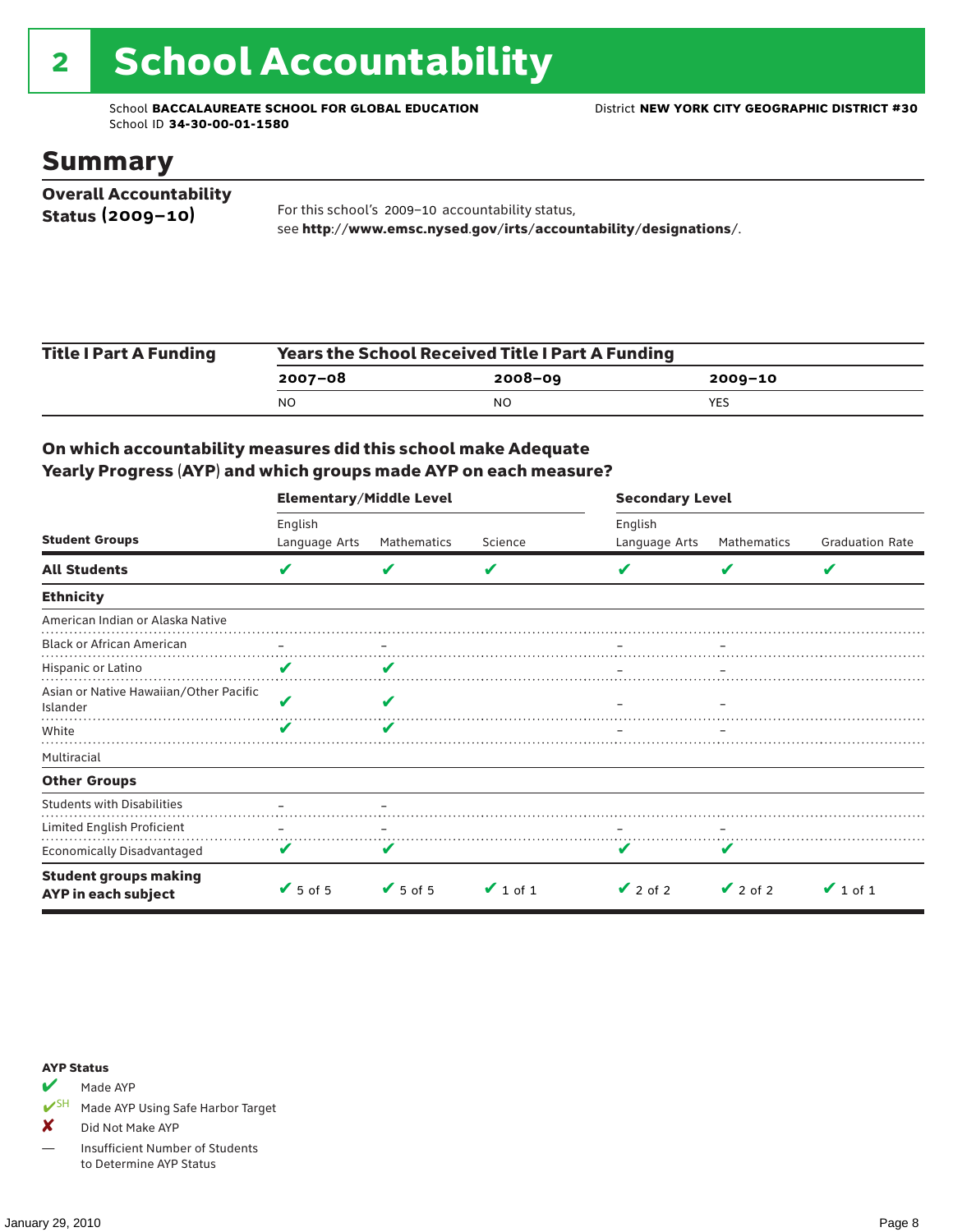# **Elementary/Middle-Level English Language Arts**

| for This Subject<br>$(2009 - 10)$ |        |                                                    |
|-----------------------------------|--------|----------------------------------------------------|
| <b>Accountability Measures</b>    | 5 of 5 | Student groups making AYP in English language arts |
|                                   |        | Made AYP                                           |

### How did students in each accountability group perform on **elementary/middle-level English language arts accountability measures?**

|                                                                     | <b>AYP</b>                 | Participation <sup>2</sup> |                             | Test Performance <sup>3</sup> |                      | <b>Performance Objectives</b> |                    |         |
|---------------------------------------------------------------------|----------------------------|----------------------------|-----------------------------|-------------------------------|----------------------|-------------------------------|--------------------|---------|
| <b>Student Group</b><br>(Total: Continuous Enrollment) <sup>1</sup> | <b>Status</b>              | Met<br>Criterion           | Percentage<br><b>Tested</b> | Met<br>Criterion              | Performance<br>Index | Effective<br>AMO              | Safe Harbor Target |         |
|                                                                     |                            |                            |                             |                               |                      |                               | $2008 - 09$        | 2009-10 |
| All Students (141:140)                                              | V                          | V                          | 100%                        | ✔                             | 200                  | 135                           |                    |         |
| <b>Ethnicity</b>                                                    |                            |                            |                             |                               |                      |                               |                    |         |
| American Indian or Alaska Native<br>(0:0)                           |                            |                            |                             |                               |                      |                               |                    |         |
| <b>Black or African American</b><br>(2:2)                           |                            |                            |                             |                               |                      |                               |                    |         |
| Hispanic or Latino (34:33)                                          | V                          |                            |                             | V                             | 200                  | 127                           |                    |         |
| Asian or Native Hawaiian/Other Pacific<br><b>Islander (51:51)</b>   | $\boldsymbol{\mathcal{L}}$ | V                          | 100%                        | V                             | 200                  | 131                           |                    |         |
| White (54:54)                                                       | V                          | ✔                          | 100%                        | V                             | 200                  | 131                           |                    |         |
| Multiracial (0:0)                                                   |                            |                            |                             |                               |                      |                               |                    |         |
| <b>Other Groups</b>                                                 |                            |                            |                             |                               |                      |                               |                    |         |
| Students with Disabilities <sup>4</sup>                             |                            |                            |                             |                               |                      |                               |                    |         |
| (1:1)                                                               |                            |                            |                             |                               |                      |                               |                    |         |
| Limited English Proficient <sup>5</sup>                             |                            |                            |                             |                               |                      |                               |                    |         |
| (1:1)                                                               |                            |                            |                             |                               |                      |                               |                    |         |
| <b>Economically Disadvantaged</b><br>(141:140)                      | V                          | V                          | 100%                        | V                             | 200                  | 135                           |                    |         |
| <b>Final AYP Determination</b>                                      | $\sqrt{5}$ of 5            |                            |                             |                               |                      |                               |                    |         |

#### **NOTES**

- <sup>1</sup> These data show the count of students enrolled during the test administration period (used for Participation) followed by the count of continuously enrolled tested students (used for Performance). For accountability calculations,
- students who were excused from testing for medical reasons are not included in the enrollment count. <sup>2</sup> Groups with fewer than 40 students enrolled during the test administration period are not required to meet the participation criterion. If the participation rate of a group fell below 95 percent in 2008–09, the enrollment shown is the sum of 2007–08 and 2008–09 enrollments and the percent tested is the weighted average
- of the participation rates over those two years.<br><sup>3</sup> For schools with fewer than 30 continuously enrolled tested students in the All Students group in 2008–09, data for 2007–08 and 2008–09 were combined to determine counts and PIs. For schools with 30 or more continuously enrolled students in the All Students group in 2008–09, student groups with fewer than 30
- continuously enrolled tested students are not required to meet the performance criterion. <sup>4</sup> If the school failed to make AYP solely because of the performance of students with disabilities, met the 95% participation requirement for this group, and would meet or exceed the AMO for this subject if 34 points were added to the PI, then the school is considered to have made AYP for students with disabilities.
- $5$  If the count of LEP students is equal to or greater than 30, former LEP students are also included in the performance calculations.
- ‡ This student group did not make AYP in science; therefore, it did not qualify for Safe Harbor.
- $M$  Made AYP
	- Made AYP Using Safe Harbor Target
- X Did Not Make AYP
- Insufficient Number of Students to Determine AYP Status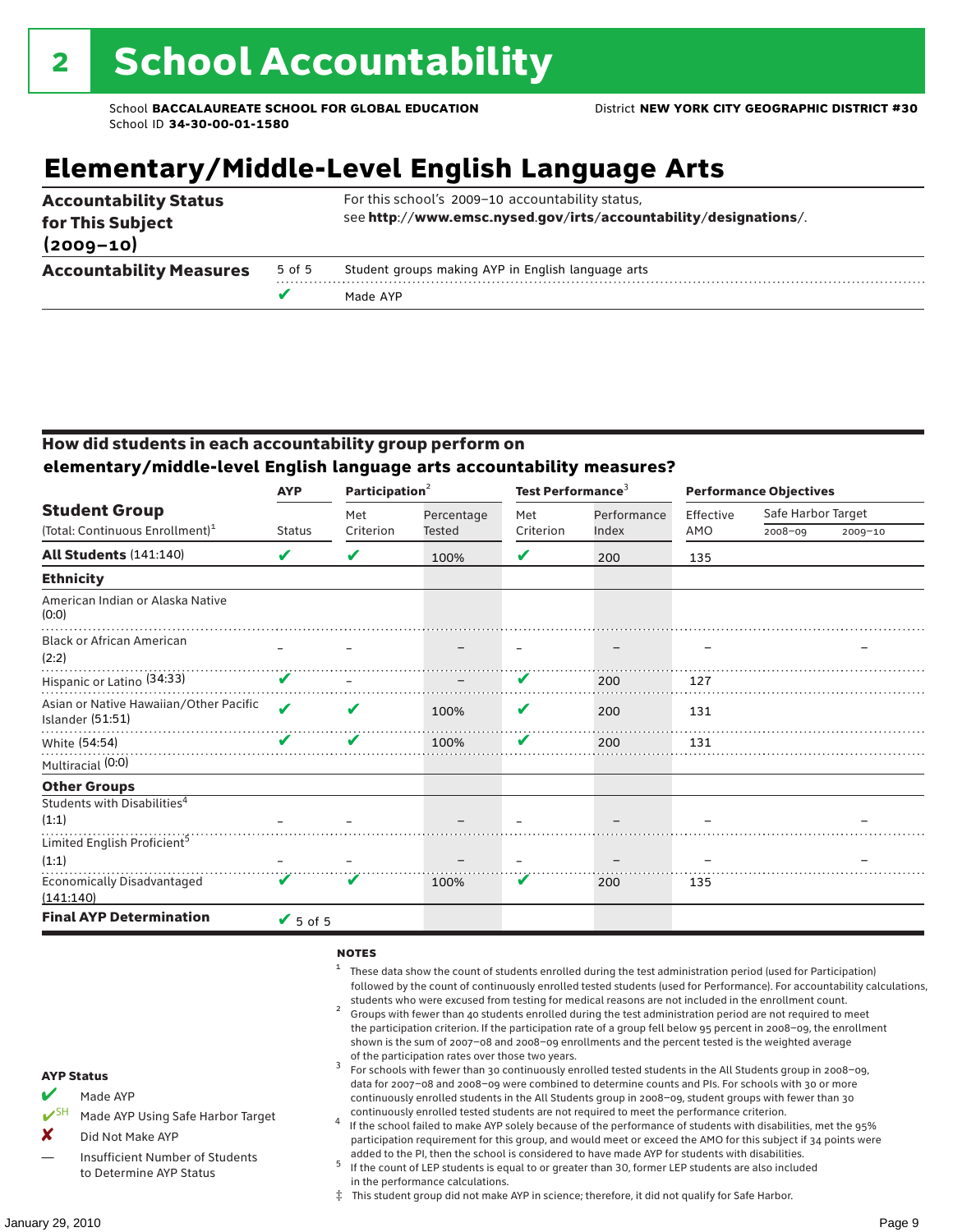# **Elementary/Middle-Level Mathematics**

| <b>Accountability Status</b><br>for This Subject<br>$(2009 - 10)$ |        | For this school's 2009-10 accountability status,<br>see http://www.emsc.nysed.gov/irts/accountability/designations/. |
|-------------------------------------------------------------------|--------|----------------------------------------------------------------------------------------------------------------------|
| <b>Accountability Measures</b>                                    | 5 of 5 | Student groups making AYP in mathematics                                                                             |
|                                                                   |        | Made AYP                                                                                                             |

### How did students in each accountability group perform on **elementary/middle-level mathematics accountability measures?**

|                                                            | <b>AYP</b>                 | Participation <sup>2</sup> |            | Test Performance <sup>3</sup> |             | <b>Performance Objectives</b> |                    |             |
|------------------------------------------------------------|----------------------------|----------------------------|------------|-------------------------------|-------------|-------------------------------|--------------------|-------------|
| <b>Student Group</b>                                       |                            | Met                        | Percentage | Met                           | Performance | Effective                     | Safe Harbor Target |             |
| (Total: Continuous Enrollment) <sup>1</sup>                | <b>Status</b>              | Criterion                  | Tested     | Criterion                     | Index       | AMO                           | 2008-09            | $2009 - 10$ |
| <b>All Students (140:139)</b>                              | V                          | V                          | 100%       | ✔                             | 200         | 110                           |                    |             |
| <b>Ethnicity</b>                                           |                            |                            |            |                               |             |                               |                    |             |
| American Indian or Alaska Native<br>(0:0)                  |                            |                            |            |                               |             |                               |                    |             |
| <b>Black or African American</b><br>(2:2)                  |                            |                            |            |                               |             |                               |                    |             |
| Hispanic or Latino (34:33)                                 | V                          |                            |            | V                             | 200         | 102                           |                    |             |
| Asian or Native Hawaiian/Other Pacific<br>Islander (51:51) | $\boldsymbol{\mathcal{L}}$ | v                          | 100%       | V                             | 200         | 106                           |                    |             |
| White (53:53)                                              | V                          | V                          | 100%       | V                             | 200         | 106                           |                    |             |
| Multiracial (0:0)                                          |                            |                            |            |                               |             |                               |                    |             |
| <b>Other Groups</b>                                        |                            |                            |            |                               |             |                               |                    |             |
| Students with Disabilities <sup>4</sup>                    |                            |                            |            |                               |             |                               |                    |             |
| (1:1)                                                      |                            |                            |            |                               |             |                               |                    |             |
| Limited English Proficient <sup>5</sup>                    |                            |                            |            |                               |             |                               |                    |             |
| (1:1)                                                      |                            |                            |            |                               |             |                               |                    |             |
| <b>Economically Disadvantaged</b><br>(140:139)             | V                          |                            | 100%       | V                             | 200         | 110                           |                    |             |
| <b>Final AYP Determination</b>                             | $\sqrt{5}$ of 5            |                            |            |                               |             |                               |                    |             |

#### **NOTES**

- <sup>1</sup> These data show the count of students enrolled during the test administration period (used for Participation) followed by the count of continuously enrolled tested students (used for Performance). For accountability calculations,
- students who were excused from testing for medical reasons are not included in the enrollment count. <sup>2</sup> Groups with fewer than 40 students enrolled during the test administration period are not required to meet the participation criterion. If the participation rate of a group fell below 95 percent in 2008–09, the enrollment shown is the sum of 2007–08 and 2008–09 enrollments and the percent tested is the weighted average
- of the participation rates over those two years.<br><sup>3</sup> For schools with fewer than 30 continuously enrolled tested students in the All Students group in 2008–09, data for 2007–08 and 2008–09 were combined to determine counts and PIs. For schools with 30 or more continuously enrolled students in the All Students group in 2008–09, student groups with fewer than 30
- continuously enrolled tested students are not required to meet the performance criterion. <sup>4</sup> If the school failed to make AYP solely because of the performance of students with disabilities, met the 95% participation requirement for this group, and would meet or exceed the AMO for this subject if 34 points were added to the PI, then the school is considered to have made AYP for students with disabilities.
- $5$  If the count of LEP students is equal to or greater than 30, former LEP students are also included in the performance calculations.
- ‡ This student group did not make AYP in science; therefore, it did not qualify for Safe Harbor.
- $M$  Made AYP
	- Made AYP Using Safe Harbor Target
- X Did Not Make AYP
- Insufficient Number of Students to Determine AYP Status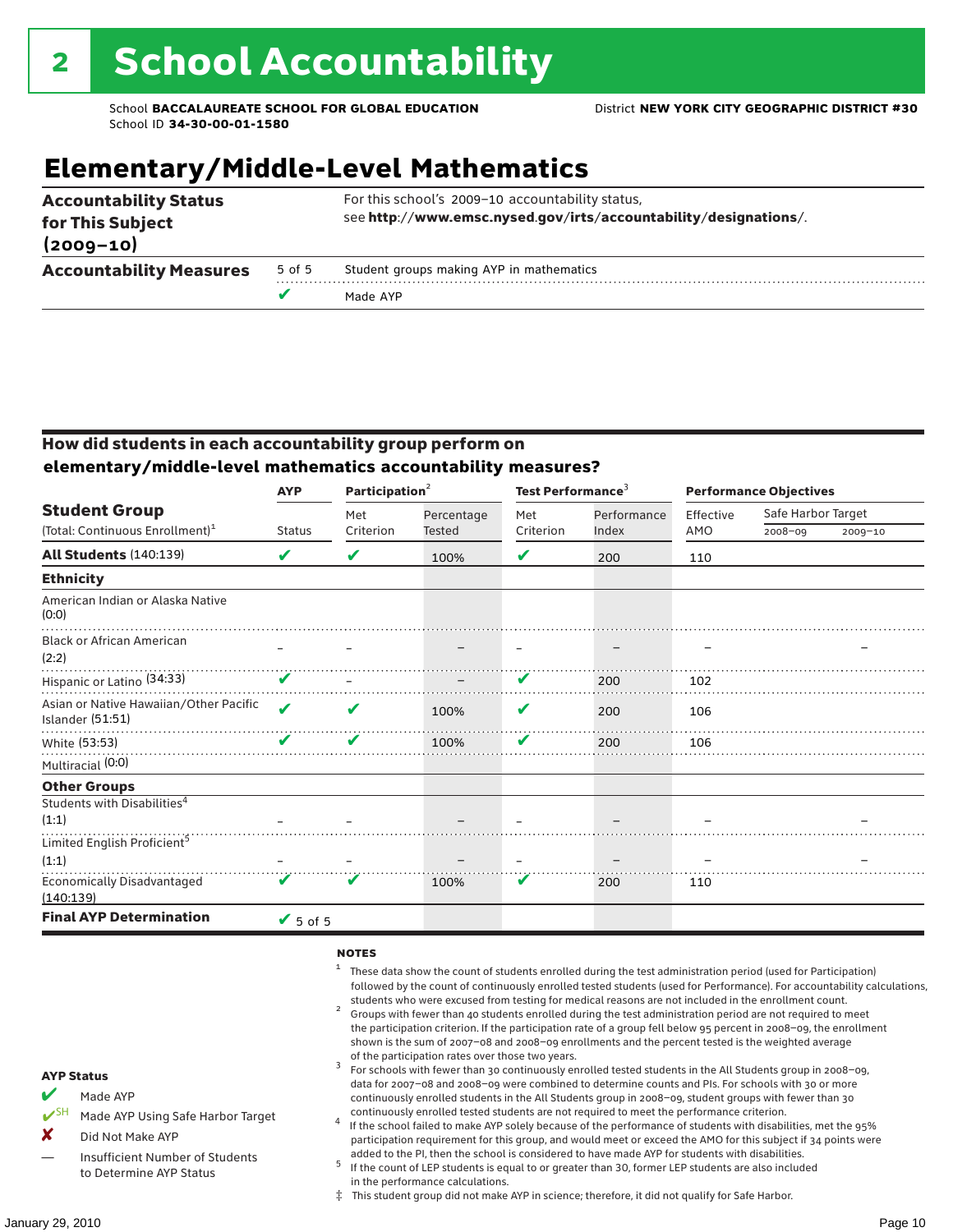# Elementary/Middle-Level Science

|                                                  |        | Made AYP                                                                                                             |
|--------------------------------------------------|--------|----------------------------------------------------------------------------------------------------------------------|
| <b>Accountability Measures</b>                   | 1 of 1 | Student groups making AYP in science                                                                                 |
| $(2009 - 10)$                                    |        |                                                                                                                      |
| <b>Accountability Status</b><br>for This Subject |        | For this school's 2009-10 accountability status,<br>see http://www.emsc.nysed.gov/irts/accountability/designations/. |
|                                                  |        |                                                                                                                      |

### How did students in each accountability group perform on elementary/middle-level science accountability measures?

|                                                                                                                                                                     |               | <b>AYP</b>                                 |                                           | Participation <sup>2</sup>                                 |                  | Test Performance <sup>3</sup>                                                                                                                                                                                                                                                                                                                                                                                                                                                                                                                                                                                                                                                |                   | <b>Performance Objectives</b>                                                                                                                                                                                                                                                                                                                                   |  |
|---------------------------------------------------------------------------------------------------------------------------------------------------------------------|---------------|--------------------------------------------|-------------------------------------------|------------------------------------------------------------|------------------|------------------------------------------------------------------------------------------------------------------------------------------------------------------------------------------------------------------------------------------------------------------------------------------------------------------------------------------------------------------------------------------------------------------------------------------------------------------------------------------------------------------------------------------------------------------------------------------------------------------------------------------------------------------------------|-------------------|-----------------------------------------------------------------------------------------------------------------------------------------------------------------------------------------------------------------------------------------------------------------------------------------------------------------------------------------------------------------|--|
| <b>Student Group</b><br>(Total: Continuous Enrollment) <sup>1</sup>                                                                                                 |               | Safe Harbor<br><b>Status Oualification</b> | Met<br>Criterion                          | Percentage<br>Tested                                       | Met<br>Criterion | Performance<br>Index                                                                                                                                                                                                                                                                                                                                                                                                                                                                                                                                                                                                                                                         | State<br>Standard | Progress Target<br>2008-09 2009-10                                                                                                                                                                                                                                                                                                                              |  |
| <b>All Students (67:64)</b>                                                                                                                                         | V             | Qualified                                  | V                                         | 99%                                                        | V                | 200                                                                                                                                                                                                                                                                                                                                                                                                                                                                                                                                                                                                                                                                          | 100               |                                                                                                                                                                                                                                                                                                                                                                 |  |
| <b>Ethnicity</b>                                                                                                                                                    |               |                                            |                                           |                                                            |                  |                                                                                                                                                                                                                                                                                                                                                                                                                                                                                                                                                                                                                                                                              |                   |                                                                                                                                                                                                                                                                                                                                                                 |  |
| American Indian or Alaska Native<br>(0:0)                                                                                                                           |               |                                            |                                           |                                                            |                  |                                                                                                                                                                                                                                                                                                                                                                                                                                                                                                                                                                                                                                                                              |                   |                                                                                                                                                                                                                                                                                                                                                                 |  |
| <b>Black or African American</b><br>(2:2)                                                                                                                           |               |                                            |                                           |                                                            |                  |                                                                                                                                                                                                                                                                                                                                                                                                                                                                                                                                                                                                                                                                              |                   |                                                                                                                                                                                                                                                                                                                                                                 |  |
| Hispanic or Latino (19:17)                                                                                                                                          |               |                                            |                                           |                                                            |                  |                                                                                                                                                                                                                                                                                                                                                                                                                                                                                                                                                                                                                                                                              |                   |                                                                                                                                                                                                                                                                                                                                                                 |  |
| Asian or Native Hawaiian/Other Pacific<br>Islander $(17:17)$                                                                                                        |               |                                            |                                           |                                                            |                  |                                                                                                                                                                                                                                                                                                                                                                                                                                                                                                                                                                                                                                                                              |                   |                                                                                                                                                                                                                                                                                                                                                                 |  |
| White (29:28)                                                                                                                                                       |               |                                            |                                           |                                                            | $\sim$           | $\sim$                                                                                                                                                                                                                                                                                                                                                                                                                                                                                                                                                                                                                                                                       |                   |                                                                                                                                                                                                                                                                                                                                                                 |  |
| Multiracial (0:0)                                                                                                                                                   |               |                                            |                                           |                                                            |                  |                                                                                                                                                                                                                                                                                                                                                                                                                                                                                                                                                                                                                                                                              |                   |                                                                                                                                                                                                                                                                                                                                                                 |  |
| <b>Other Groups</b>                                                                                                                                                 |               |                                            |                                           |                                                            |                  |                                                                                                                                                                                                                                                                                                                                                                                                                                                                                                                                                                                                                                                                              |                   |                                                                                                                                                                                                                                                                                                                                                                 |  |
| <b>Students with Disabilities</b><br>(1:1)                                                                                                                          |               |                                            |                                           |                                                            |                  |                                                                                                                                                                                                                                                                                                                                                                                                                                                                                                                                                                                                                                                                              |                   |                                                                                                                                                                                                                                                                                                                                                                 |  |
| Limited English Proficient <sup>4</sup><br>(1:1)                                                                                                                    |               |                                            |                                           |                                                            |                  |                                                                                                                                                                                                                                                                                                                                                                                                                                                                                                                                                                                                                                                                              |                   |                                                                                                                                                                                                                                                                                                                                                                 |  |
| Economically Disadvantaged<br>(67:64)                                                                                                                               |               | <b>Oualified</b>                           | V                                         | 99%                                                        | V                | 200                                                                                                                                                                                                                                                                                                                                                                                                                                                                                                                                                                                                                                                                          | 100               |                                                                                                                                                                                                                                                                                                                                                                 |  |
| <b>Final AYP Determination</b>                                                                                                                                      | $\vee$ 1 of 1 |                                            |                                           |                                                            |                  |                                                                                                                                                                                                                                                                                                                                                                                                                                                                                                                                                                                                                                                                              |                   |                                                                                                                                                                                                                                                                                                                                                                 |  |
| <b>AYP Status</b><br>Made AYP<br>$V$ SH<br>Made AYP Using Safe Harbor Target<br>x<br>Did Not Make AYP<br>Insufficient Number of Students<br>to Determine AYP Status |               | <b>NOTES</b><br>2<br>3                     | participation rates over those two years. | were combined to determine counts and performance indices. |                  | These data show the count of students enrolled during the test administration period (used for Participation)<br>students who were excused from testing for medical reasons are not included in the enrollment count.<br>Groups with fewer than 40 students enrolled during the test administration period are not required to meet<br>the participation criterion. If the participation rate of a group fell below 80 percent in 2008-09, the enrollment<br>shown is the sum of 2007-08 and 2008-09 enrollments and the percent tested is the weighted average of the<br>If the count of LEP students is equal to or greater than 30, former LEP students are also included |                   | followed by the count of continuously enrolled tested students (used for Performance). For accountability calculations,<br>Groups with fewer than 30 continuously enrolled tested students are not required to meet the performance criterion.<br>For schools with fewer than 30 continuously enrolled tested students in 2008-09, data for 2007-08 and 2008-09 |  |
|                                                                                                                                                                     |               |                                            | in the performance calculations.          |                                                            |                  |                                                                                                                                                                                                                                                                                                                                                                                                                                                                                                                                                                                                                                                                              |                   |                                                                                                                                                                                                                                                                                                                                                                 |  |
| January 29, 2010                                                                                                                                                    |               |                                            |                                           |                                                            |                  |                                                                                                                                                                                                                                                                                                                                                                                                                                                                                                                                                                                                                                                                              |                   | Page 11                                                                                                                                                                                                                                                                                                                                                         |  |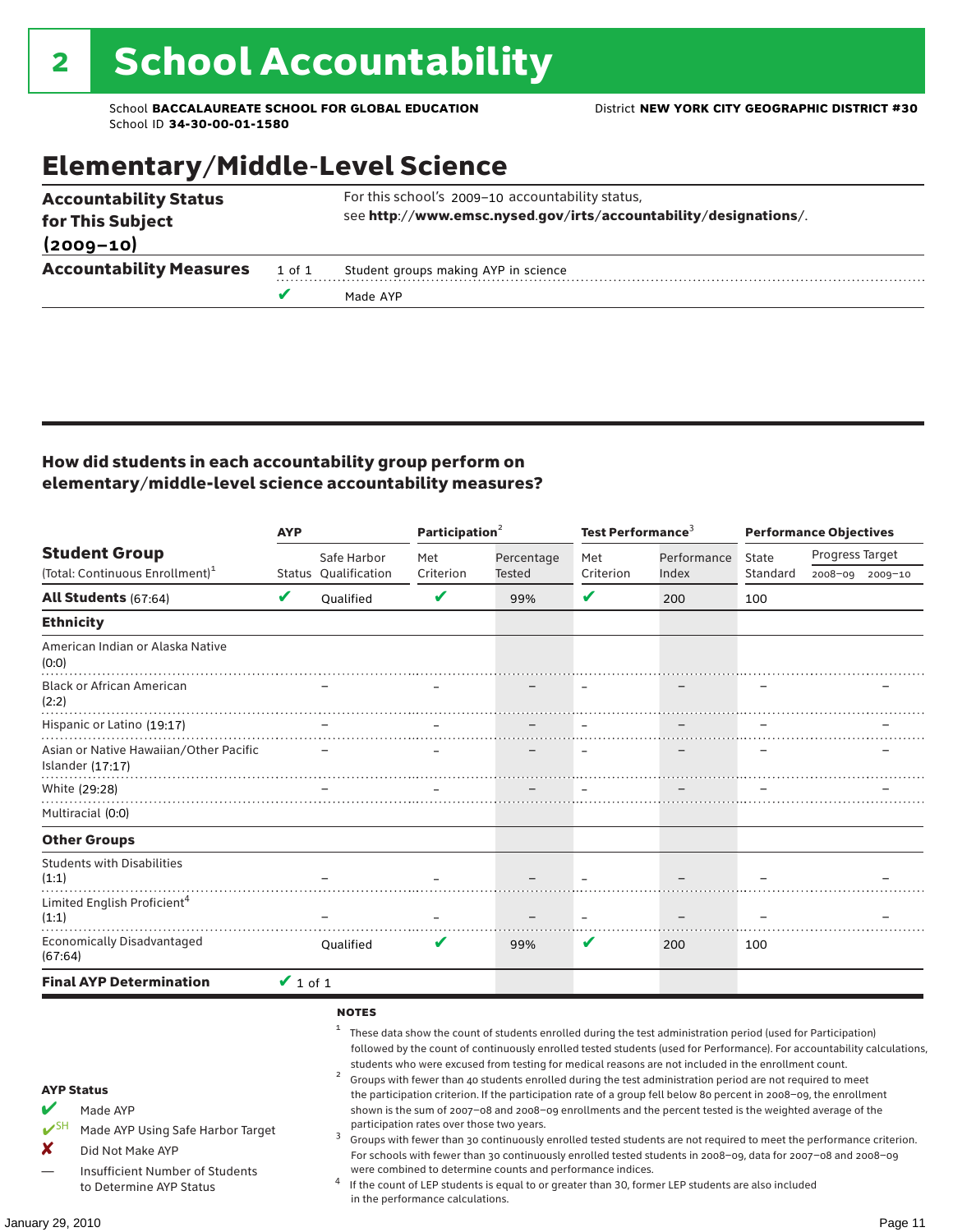# **Secondary-Level English Language Arts**

|                                   |        | Made AYP                                                         |  |  |  |  |
|-----------------------------------|--------|------------------------------------------------------------------|--|--|--|--|
| <b>Accountability Measures</b>    | 2 of 2 | Student groups making AYP in English language arts               |  |  |  |  |
| for This Subject<br>$(2009 - 10)$ |        | see http://www.emsc.nysed.gov/irts/accountability/designations/. |  |  |  |  |
| <b>Accountability Status</b>      |        | For this school's 2009-10 accountability status,                 |  |  |  |  |

### How did students in each accountability group perform on **secondary-level English language arts accountability measures?**

|                                                            | <b>AYP</b>         | Participation $2$          |               | Test Performance <sup>3</sup> |             | <b>Performance Objectives</b> |                    |             |
|------------------------------------------------------------|--------------------|----------------------------|---------------|-------------------------------|-------------|-------------------------------|--------------------|-------------|
| <b>Student Group</b>                                       |                    | Met                        | Percentage    | Met                           | Performance | Effective                     | Safe Harbor Target |             |
| (12th Graders: 2005 Cohort) <sup>1</sup>                   | <b>Status</b>      | Criterion                  | <b>Tested</b> | Criterion                     | Index       | AMO                           | $2008 - 09$        | $2009 - 10$ |
| All Students (66:65)                                       | V                  | V                          | 100%          | V                             | 200         | 159                           |                    |             |
| <b>Ethnicity</b>                                           |                    |                            |               |                               |             |                               |                    |             |
| American Indian or Alaska Native<br>(0:0)                  |                    |                            |               |                               |             |                               |                    |             |
| <b>Black or African American</b><br>(14:14)                |                    |                            |               |                               |             |                               |                    |             |
| Hispanic or Latino <sup>(21:20)</sup>                      |                    |                            |               |                               |             |                               |                    |             |
| Asian or Native Hawaiian/Other Pacific<br>Islander (13:13) |                    |                            |               |                               |             |                               |                    |             |
| White (18:18)                                              |                    |                            |               |                               |             |                               |                    |             |
| Multiracial (0:0)                                          |                    |                            |               |                               |             |                               |                    |             |
| <b>Other Groups</b>                                        |                    |                            |               |                               |             |                               |                    |             |
| Students with Disabilities <sup>4</sup><br>(0:0)           |                    |                            |               |                               |             |                               |                    |             |
| Limited English Proficient <sup>5</sup>                    |                    |                            |               |                               |             |                               |                    |             |
| (1:1)                                                      |                    |                            |               |                               |             |                               |                    |             |
| <b>Economically Disadvantaged</b><br>(66:65)               | $\boldsymbol{\nu}$ | $\boldsymbol{\mathcal{U}}$ | 100%          | V                             | 200         | 159                           |                    |             |
| <b>Final AYP Determination</b>                             | $\vee$ 2 of 2      |                            |               |                               |             |                               |                    |             |

#### **NOTES**

- <sup>1</sup> These data show the count of 12th graders in 2008–09 (used for Participation) followed by the count of students in the 2005 cohort (used for Performance).<br>Groups with fewer than 40 students in the 12th grade are not required to meet the participation criterion.
- If the participation rate of a group fell below 95 percent in 2008–09, the enrollment shown is the sum of 2007–08 and 2008–09 Grade 12 enrollments and the percent tested is the weighted average of the participation rates
- over those two years.  $^3$  For schools with fewer than 30 students in the 2005 cohort, data for 2004 and 2005 cohort members were combined to determine counts and PIs. For schools with 30 or more students in the 2005 cohort in the All Students
- group, groups with fewer than 30 students in the 2005 cohort are not required to meet the performance criterion. <sup>4</sup> If the school failed to make AYP solely because of the performance of students with disabilities, met the 95% participation requirement for this group, and would meet or exceed the AMO for this subject if 34 points were
- added to the PI, then the school is considered to have made AYP for students with disabilities.<br> $^5$  If the count of LEP students is equal to or greater than 30, former LEP students are also included in the performance calculations.
- ‡ This student group did not make AYP in graduation rate; therefore, it did not qualify for Safe Harbor.

 $M$  Made AYP

Made AYP Using Safe Harbor Target

X Did Not Make AYP

Insufficient Number of Students to Determine AYP Status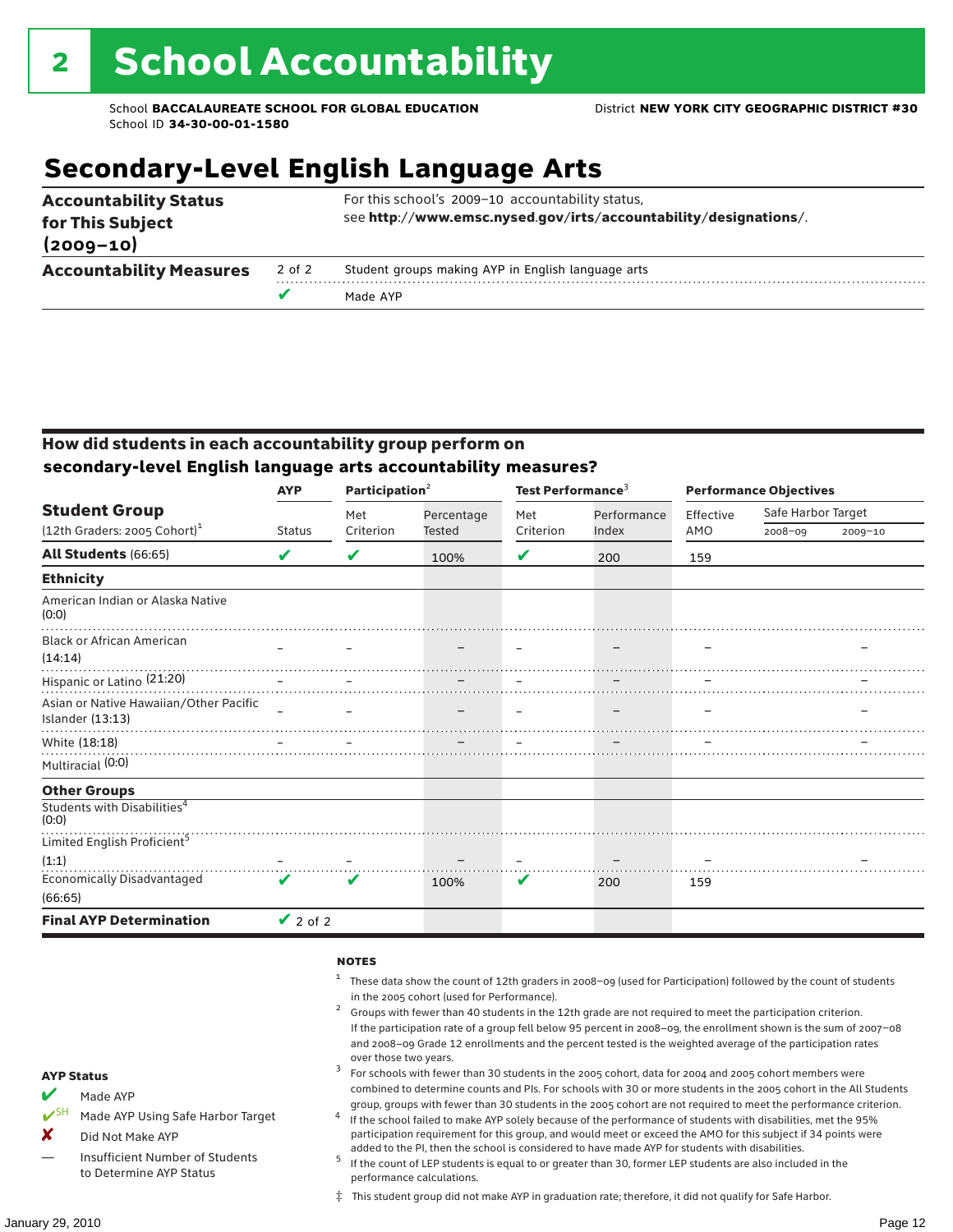# **Secondary-Level Mathematics**

| <b>Accountability Status</b><br>for This Subject<br>$(2009 - 10)$ |        | For this school's 2009-10 accountability status,<br>see http://www.emsc.nysed.gov/irts/accountability/designations/. |
|-------------------------------------------------------------------|--------|----------------------------------------------------------------------------------------------------------------------|
| <b>Accountability Measures</b>                                    | 2 of 2 | Student groups making AYP in mathematics                                                                             |
|                                                                   |        | Made AYP                                                                                                             |

### How did students in each accountability group perform on **secondary-level mathematics accountability measures?**

|                                                            | <b>AYP</b>         | Participation $2$          |               | Test Performance <sup>3</sup> |             | <b>Performance Objectives</b> |                    |             |
|------------------------------------------------------------|--------------------|----------------------------|---------------|-------------------------------|-------------|-------------------------------|--------------------|-------------|
| <b>Student Group</b>                                       |                    | Met                        | Percentage    | Met<br>Criterion              | Performance | Effective                     | Safe Harbor Target |             |
| (12th Graders: 2005 Cohort) <sup>1</sup>                   | <b>Status</b>      | Criterion                  | <b>Tested</b> |                               | Index       | AMO                           | $2008 - 09$        | $2009 - 10$ |
| All Students (66:65)                                       | V                  | V                          | 100%          | V                             | 200         | 154                           |                    |             |
| <b>Ethnicity</b>                                           |                    |                            |               |                               |             |                               |                    |             |
| American Indian or Alaska Native<br>(0:0)                  |                    |                            |               |                               |             |                               |                    |             |
| <b>Black or African American</b><br>(14:14)                |                    |                            |               |                               |             |                               |                    |             |
| Hispanic or Latino <sup>(21:20)</sup>                      |                    |                            |               |                               |             |                               |                    |             |
| Asian or Native Hawaiian/Other Pacific<br>Islander (13:13) |                    |                            |               |                               |             |                               |                    |             |
| White (18:18)                                              |                    |                            |               |                               |             |                               |                    |             |
| Multiracial (0:0)                                          |                    |                            |               |                               |             |                               |                    |             |
| <b>Other Groups</b>                                        |                    |                            |               |                               |             |                               |                    |             |
| Students with Disabilities <sup>4</sup><br>(0:0)           |                    |                            |               |                               |             |                               |                    |             |
| Limited English Proficient <sup>5</sup>                    |                    |                            |               |                               |             |                               |                    |             |
| (1:1)                                                      |                    |                            |               |                               |             |                               |                    |             |
| <b>Economically Disadvantaged</b><br>(66:65)               | $\boldsymbol{\nu}$ | $\boldsymbol{\mathcal{U}}$ | 100%          | V                             | 200         | 154                           |                    |             |
| <b>Final AYP Determination</b>                             | $\vee$ 2 of 2      |                            |               |                               |             |                               |                    |             |

#### **NOTES**

- <sup>1</sup> These data show the count of 12th graders in 2008–09 (used for Participation) followed by the count of students in the 2005 cohort (used for Performance).<br>Groups with fewer than 40 students in the 12th grade are not required to meet the participation criterion.
- If the participation rate of a group fell below 95 percent in 2008–09, the enrollment shown is the sum of 2007–08 and 2008–09 Grade 12 enrollments and the percent tested is the weighted average of the participation rates
- over those two years.  $^3$  For schools with fewer than 30 students in the 2005 cohort, data for 2004 and 2005 cohort members were combined to determine counts and PIs. For schools with 30 or more students in the 2005 cohort in the All Students
- group, groups with fewer than 30 students in the 2005 cohort are not required to meet the performance criterion. <sup>4</sup> If the school failed to make AYP solely because of the performance of students with disabilities, met the 95% participation requirement for this group, and would meet or exceed the AMO for this subject if 34 points were
- added to the PI, then the school is considered to have made AYP for students with disabilities.<br> $^5$  If the count of LEP students is equal to or greater than 30, former LEP students are also included in the performance calculations.
- ‡ This student group did not make AYP in graduation rate; therefore, it did not qualify for Safe Harbor.

Made AYP

<del></del> I<sup>SH</sup> Made AYP Using Safe Harbor Target

X Did Not Make AYP

Insufficient Number of Students to Determine AYP Status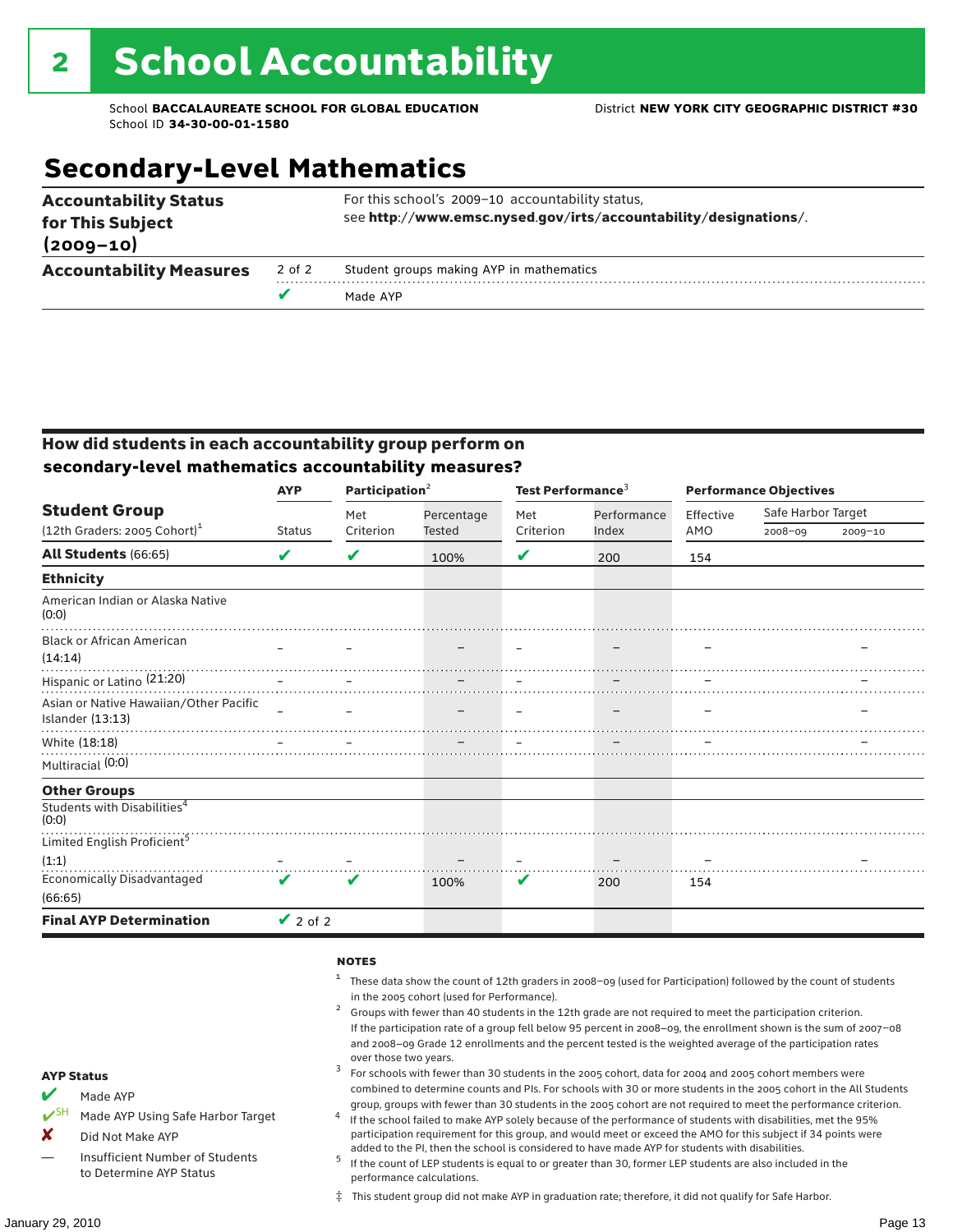# 2 School Accountability

School **BACCALAUREATE SCHOOL FOR GLOBAL EDUCATION** District **NEW YORK CITY GEOGRAPHIC DISTRICT #30** School ID **34-30-00-01-1580**

### Graduation Rate

|                                                                     |        | Made AYP                                                                                                             |
|---------------------------------------------------------------------|--------|----------------------------------------------------------------------------------------------------------------------|
| <b>Accountability Measures</b>                                      | 1 of 1 | Student groups making AYP in graduation rate                                                                         |
| <b>Accountability Status</b><br>for This Indicator<br>$(2009 - 10)$ |        | For this school's 2009-10 accountability status,<br>see http://www.emsc.nysed.gov/irts/accountability/designations/. |

### How did students in each accountability group perform on graduation rate accountability measures?

|                                                            |               | <b>Graduation</b> |                   | <b>Objectives</b> |                 |         |  |
|------------------------------------------------------------|---------------|-------------------|-------------------|-------------------|-----------------|---------|--|
| <b>Student Group</b>                                       |               | Met               | Graduation        | State             | Progress Target |         |  |
| (Cohort Count)                                             | AYP           | Criterion         | Rate <sup>1</sup> | Standard          | 2008-09         | 2009-10 |  |
| All Students (56)                                          | V             | V                 | 98%               | 55%               |                 |         |  |
| <b>Ethnicity</b>                                           |               |                   |                   |                   |                 |         |  |
| American Indian or<br>Alaska Native (0)                    |               |                   |                   |                   |                 |         |  |
| <b>Black or African</b><br>American (18)                   |               |                   |                   |                   |                 |         |  |
| Hispanic or<br>Latino (9)                                  |               |                   |                   |                   |                 |         |  |
| Asian or Native<br>Hawaiian/Other<br>Pacific Islander (12) |               |                   |                   |                   |                 |         |  |
| White (17)                                                 |               |                   |                   |                   |                 |         |  |
| Multiracial (0)                                            |               |                   |                   |                   |                 |         |  |
| <b>Other Groups</b>                                        |               |                   |                   |                   |                 |         |  |
| Students with<br>Disabilities (2)                          |               |                   |                   |                   |                 |         |  |
| Limited English<br>Proficient <sup>2</sup> (0)             |               |                   |                   |                   |                 |         |  |
| Economically<br>Disadvantaged (24)                         |               |                   |                   |                   |                 |         |  |
| <b>Final AYP</b><br><b>Determination</b>                   | $\vee$ 1 of 1 |                   |                   |                   |                 |         |  |
| <b>NOTES</b>                                               |               |                   |                   |                   |                 |         |  |

<sup>1</sup> Percentage of the 2004 cohort that earned a local or Regents diploma by August 31, 2008.<br><sup>2</sup> If the count of LEP students is equal to or greater than 30, former LEP students are also included

in the performance calculations.

### Graduation Rate Information

For a school or a district to make AYP in graduation rate, the percentage of 2004 graduation-rate total cohort members earning a local or Regents diploma by August 31, 2008 for the "All Students" group must equal or exceed the Graduation-Rate Standard or the Graduation-Rate Progress Target for 2008–09.

The Graduation Rate Standard is the criterion value that represents a minimally satisfactory percentage of cohort members earning a local diploma. The State Graduation-Rate Standard for the 2004 cohort is 55 percent. The Commissioner may raise the Graduation-Rate Standard at his discretion in future years.

The 2008–09 Graduation-Rate Progress Target is calculated by adding one point to the percentage of the 2003 cohort earning a local or Regents diploma by August 31, 2007. The 2009–10 Graduation-Rate Progress Target is calculated by adding one point to the percentage of the 2004 cohort earning a local or Regents diploma by August 31, 2008. This target is provided for each group whose percentage earning a local or Regents diploma by August 31, 2008 is below the Graduation-Rate Standard in 2008–09 (55%). Groups with fewer than 30 cohort members are not subject to this criterion.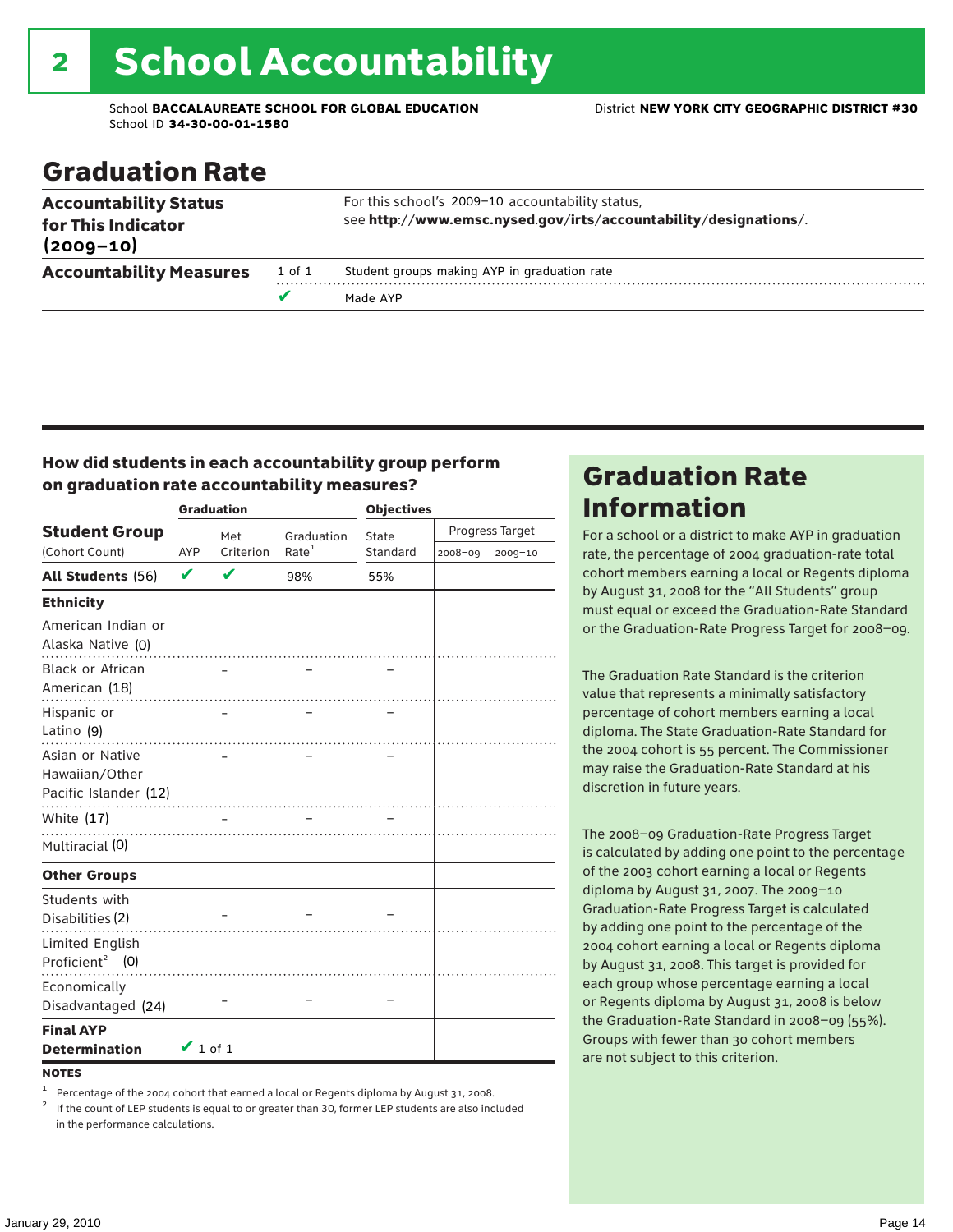### Summary of 2008–09 School Performance

Performance on the State assessments in English language arts, mathematics, and science at the elementary and middle levels is reported in terms of mean scores and the percentage of tested students scoring at or above Level 2, Level 3, and Level 4. Performance on the State assessments in ELA and mathematics at the secondary level is reported in terms of the percentage of students in a cohort scoring at these levels.

|                              | Percentage of students that<br>scored at or above Level 3 | Total<br>Tested |                      |    |
|------------------------------|-----------------------------------------------------------|-----------------|----------------------|----|
| <b>English Language Arts</b> | 0%                                                        | 50%             | 100%                 |    |
| Grade 7                      | 100%                                                      |                 |                      | 74 |
| Grade 8                      | 100%                                                      |                 |                      | 67 |
| <b>Mathematics</b>           |                                                           |                 |                      |    |
| Grade 7                      | 100%                                                      |                 |                      | 74 |
| Grade 8                      | 100%                                                      |                 |                      | 66 |
|                              | Percentage of students that<br>scored at or above Level 3 |                 | 2005 Total<br>Cohort |    |
| <b>Secondary Level</b>       | 0%                                                        | 50%             | 100%                 |    |
| English                      | 100%                                                      |                 |                      | 65 |
| <b>Mathematics</b>           | 100%                                                      |                 |                      | 65 |

### About the Performance Level Descriptors

#### Level 1: Not Meeting Learning Standards.

Student performance does not demonstrate an understanding of the content expected in the subject and grade level.

#### Level 2: Partially Meeting Learning Standards.

Student performance demonstrates a partial understanding of the content expected in the subject and grade level.

#### Level 3: Meeting Learning Standards.

Student performance demonstrates an understanding of the content expected in the subject and grade level.

#### Level 4: Meeting Learning Standards with Distinction.

Student performance demonstrates a thorough understanding of the content expected in the subject and grade level.

### How are Need/Resource Capacity (N/RC) categories determined?

Districts are divided into high, average, and low need categories based on their ability to meet the special needs of their students with local resources. Districts in the high need category are subdivided into four categories based on enrollment size and, in some cases, number of students per square mile. More information about the categories can be found in the *Report to the Governor and the Legislature on the Educational Status of the State's Schools* at www.emsc.nysed.gov/irts.

#### What are Similar Schools?

In this section, this school's performance is compared with that of similar schools.

Within each N/RC category, the Department identifies Similar Schools: schools that serve similar students and have similar resources. Each school report card compares the school's performance with that of similar schools. The following factors are considered in grouping schools: a) the grade level served by the school and b) rates of student poverty and limited English proficiency. Student poverty levels are indicated by determining the percentage of children in each school who participate in the free-lunch program. By combining these factors, a measure of student need is created and used to place schools into relatively low (lowest quartile), relatively high (highest quartile), and typical (mid-range) groups.

### This School's Similar Schools Group: **71**

All schools in this group are middle level schools in New York City.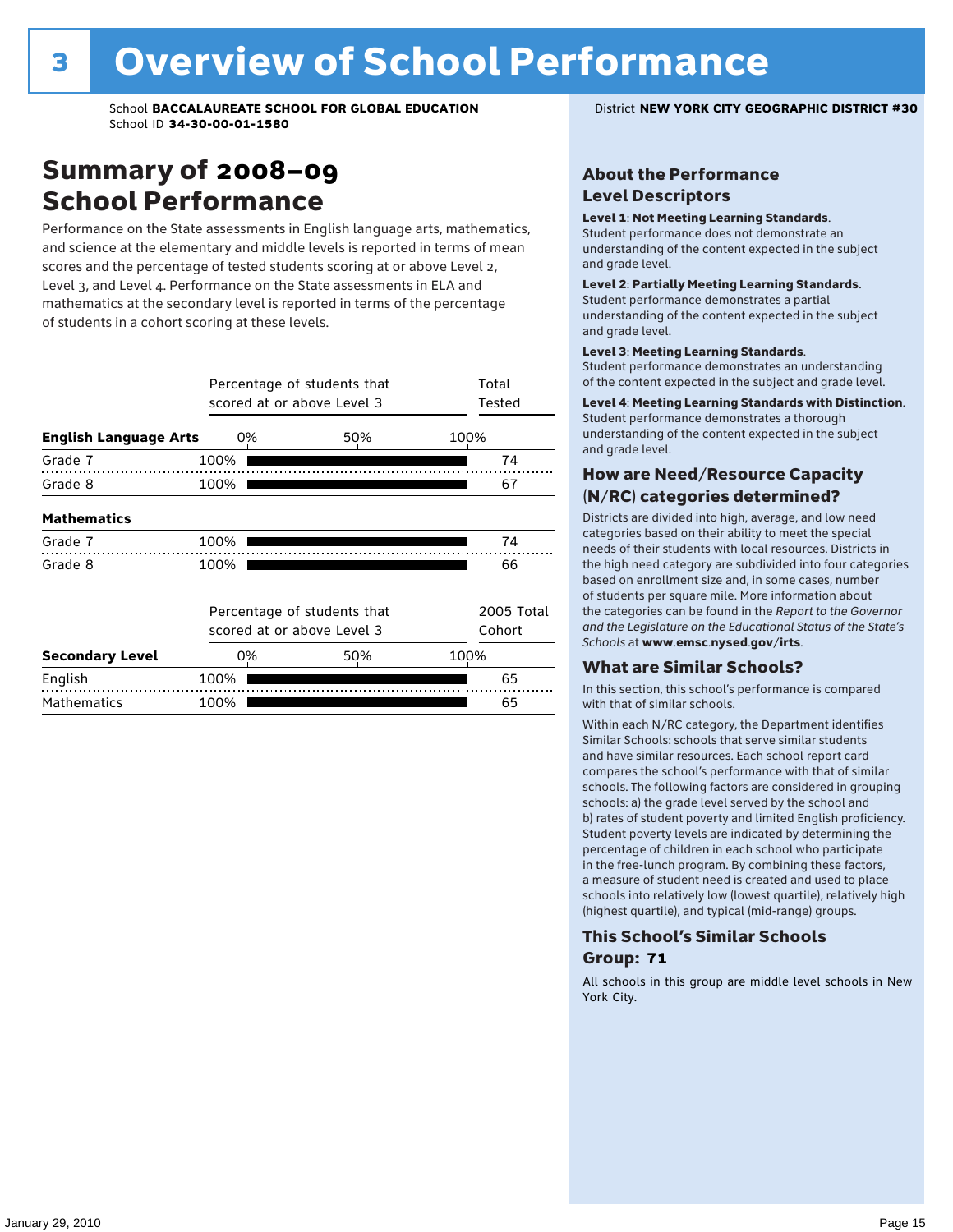# **This School's Results in Grade 7 English Language Arts**

|                                                           |        | <b>This School</b>              |          |            |                                 | <b>Similar Schools</b> |        |  |  |
|-----------------------------------------------------------|--------|---------------------------------|----------|------------|---------------------------------|------------------------|--------|--|--|
|                                                           |        | Percentage scoring at level(s): |          |            | Percentage scoring at level(s): |                        |        |  |  |
|                                                           |        | $2 - 4$                         | $3 - 4$  | 4          | $2 - 4$                         | $3 - 4$                | 4      |  |  |
| 2009 Mean Score: 694                                      | Range: | 600-790                         | 650-790  | 705-790*   |                                 |                        |        |  |  |
| 2008 Mean Score: 692<br>$\blacksquare$ 2008-09<br>2007-08 | 100%   | 100%100%                        | 100% 99% | 24%<br>14% | 100% 99%                        | 91% 84%                | 12% 5% |  |  |
| Number of Tested Students:                                |        | 70<br>74                        | 74<br>69 | 18<br>10   |                                 |                        |        |  |  |
| Deenlas ku                                                |        | 2008-09 School Year             |          |            | 2007-08 School Year             |                        |        |  |  |

| <b>Results by</b>                 |        | 2008–09 School Year |                                 |     |        | 2007–08 School Year             |         |     |  |  |
|-----------------------------------|--------|---------------------|---------------------------------|-----|--------|---------------------------------|---------|-----|--|--|
|                                   | Total  |                     | Percentage scoring at level(s): |     | Total  | Percentage scoring at level(s): |         |     |  |  |
| <b>Student Group</b>              | Tested | $2 - 4$             | $3 - 4$                         | 4   | Tested | $2 - 4$                         | $3 - 4$ | 4   |  |  |
| <b>All Students</b>               | 74     | 100%                | 100%                            | 24% | 70     | 100%                            | 99%     | 14% |  |  |
| Female                            | 39     | 100%                | 100%                            | 33% | 34     | 100%                            | 100%    | 21% |  |  |
| Male                              | 35     | 100%                | 100%                            | 14% | 36     | 100%                            | 97%     | 8%  |  |  |
| American Indian or Alaska Native  |        |                     |                                 |     |        |                                 |         |     |  |  |
| Black or African American         |        |                     |                                 |     | 3      |                                 |         |     |  |  |
| Hispanic or Latino                | 15     | 100%                | 100%                            | 40% | 19     | 100%                            | 95%     | 5%  |  |  |
| Asian or Native Hawaiian/Other    | 34     | 100%                | 100%                            | 24% | 17     |                                 |         |     |  |  |
| Pacific Islander                  |        |                     |                                 |     |        |                                 |         |     |  |  |
| White                             | 25     | 100%                | 100%                            | 16% | 31     | 100%                            | 100%    | 23% |  |  |
| Multiracial                       |        |                     |                                 |     |        |                                 |         |     |  |  |
| Small Group Totals                |        |                     |                                 |     | 20     | 100%                            | 100%    | 10% |  |  |
| <b>General-Education Students</b> | 74     | 100%                | 100%                            | 24% | 69     |                                 |         |     |  |  |
| <b>Students with Disabilities</b> |        |                     |                                 |     | 1      |                                 |         |     |  |  |
| English Proficient                | 74     | 100%                | 100%                            | 24% | 70     | 100%                            | 99%     | 14% |  |  |
| Limited English Proficient        |        |                     |                                 |     |        |                                 |         |     |  |  |
| Economically Disadvantaged        | 74     | 100%                | 100%                            | 24% | 30     | 100%                            | 97%     | 13% |  |  |
| Not Disadvantaged                 |        |                     |                                 |     | 40     | 100%                            | 100%    | 15% |  |  |
| Migrant                           |        |                     |                                 |     |        |                                 |         |     |  |  |
| Not Migrant                       | 74     | 100%                | 100%                            | 24% | 70     | 100%                            | 99%     | 14% |  |  |

**NOTES** 

The – symbol indicates that data for a group of students have been suppressed. If a group has fewer than five students,<br>data for that group and the next smallest group(s) are suppressed to protect the privacy of individual

\* Level 4 range is for 2008–09 only. The 2007–08 range is 712–790.

| <b>Other</b>                                                                                         |                 | 2007-08 School Year<br>2008-09 School Year |         |     |        |                             |         |     |
|------------------------------------------------------------------------------------------------------|-----------------|--------------------------------------------|---------|-----|--------|-----------------------------|---------|-----|
|                                                                                                      | Total<br>Tested | Number scoring at level(s):                |         |     | Total  | Number scoring at level(s): |         |     |
| <b>Assessments</b>                                                                                   |                 | $2 - 4$                                    | $3 - 4$ | 4   | Tested | $2 - 4$                     | $3 - 4$ | 4   |
| New York State Alternate Assessment<br>(NYSAA): Grade 7 Equivalent                                   |                 |                                            |         |     | 0      |                             |         |     |
| New York State English as a Second<br>Language Achievement Test (NYSESLAT) <sup>+</sup> :<br>Grade 7 |                 | N/A                                        | N/A     | N/A |        | N/A                         | N/A     | N/A |

† These counts represent recently arrived LEP students who used the NYSESLAT to fulfill the English language arts participation requirement.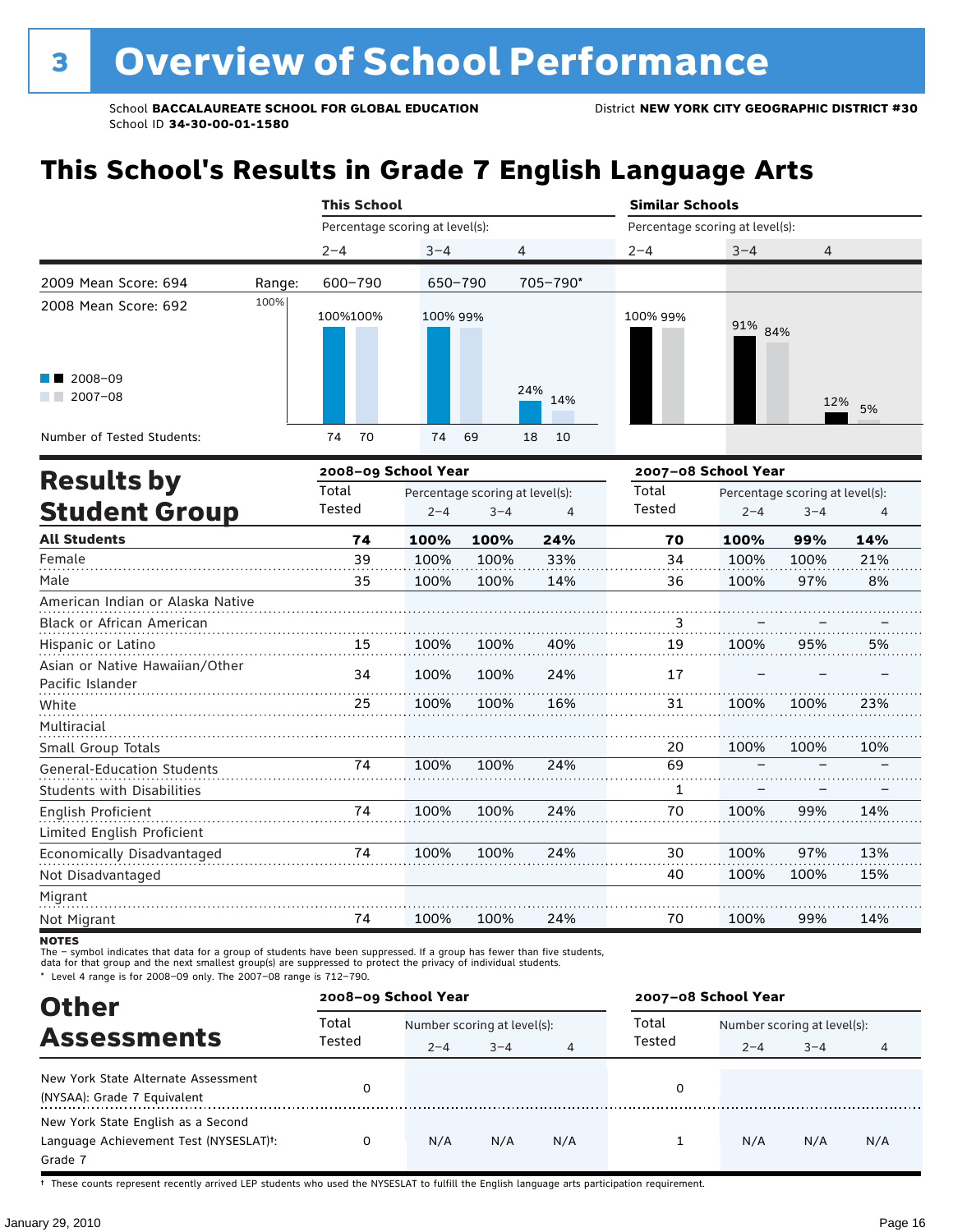# **This School's Results in Grade 7 Mathematics**

|                                                    |        |                                 | <b>This School</b> |                                 |                |                                 | <b>Similar Schools</b> |                                 |         |  |  |
|----------------------------------------------------|--------|---------------------------------|--------------------|---------------------------------|----------------|---------------------------------|------------------------|---------------------------------|---------|--|--|
|                                                    |        | Percentage scoring at level(s): |                    |                                 |                | Percentage scoring at level(s): |                        |                                 |         |  |  |
|                                                    |        | $2 - 4$                         | $3 - 4$            |                                 | 4              | $2 - 4$                         | $3 - 4$                | $\overline{4}$                  |         |  |  |
| 2009 Mean Score: 707                               | Range: | 611-800                         | 650-800            |                                 | 693-800        |                                 |                        |                                 |         |  |  |
| 2008 Mean Score: 711                               | 100%   | 100%100%                        | 100%100%           |                                 | 76% 82%        | 100% 99%                        | 95% 91%                |                                 |         |  |  |
| $2008 - 09$<br>$2007 - 08$                         |        |                                 |                    |                                 |                |                                 |                        |                                 | 50% 45% |  |  |
| Number of Tested Students:                         |        | 71<br>74                        | 74                 | 71                              | 58<br>56       |                                 |                        |                                 |         |  |  |
|                                                    |        | 2008-09 School Year             |                    |                                 |                | 2007-08 School Year             |                        |                                 |         |  |  |
| <b>Results by</b>                                  |        | Total                           |                    | Percentage scoring at level(s): |                | Total                           |                        | Percentage scoring at level(s): |         |  |  |
| <b>Student Group</b>                               |        | Tested                          | $2 - 4$            | $3 - 4$                         | $\overline{4}$ | Tested                          | $2 - 4$                | $3 - 4$                         | 4       |  |  |
| <b>All Students</b>                                |        | 74                              | 100%               | 100%                            | 76%            | 71                              | 100%                   | 100%                            | 82%     |  |  |
| Female                                             |        | 39                              | 100%               | 100%                            | 85%            | 34                              | 100%                   | 100%                            | 76%     |  |  |
| Male                                               |        | 35                              | 100%               | 100%                            | 66%            | 37                              | 100%                   | 100%                            | 86%     |  |  |
| American Indian or Alaska Native                   |        |                                 |                    |                                 |                |                                 |                        |                                 |         |  |  |
| <b>Black or African American</b>                   |        |                                 |                    |                                 |                | 3                               |                        |                                 |         |  |  |
| Hispanic or Latino                                 |        | 15                              | 100%               | 100%                            | 80%            | 20                              | 100%                   | 100%                            | 70%     |  |  |
| Asian or Native Hawaiian/Other<br>Pacific Islander |        | 34                              | 100%               | 100%                            | 85%            | 17                              |                        |                                 |         |  |  |
| White                                              |        | 25                              | 100%               | 100%                            | 60%            | 31                              | 100%                   | 100%                            | 84%     |  |  |
| Multiracial                                        |        |                                 |                    |                                 |                |                                 |                        |                                 |         |  |  |
| Small Group Totals                                 |        |                                 |                    |                                 |                | 20                              | 100%                   | 100%                            | 90%     |  |  |
| <b>General-Education Students</b>                  |        | 74                              | 100%               | 100%                            | 76%            | 70                              |                        |                                 |         |  |  |
| <b>Students with Disabilities</b>                  |        |                                 |                    |                                 |                | 1                               |                        |                                 |         |  |  |
| English Proficient<br>Limited English Proficient   |        | 74                              | 100%               | 100%                            | 76%            | 70<br>1                         |                        |                                 |         |  |  |
| Economically Disadvantaged                         |        | 74                              | 100%               | 100%                            | 76%            | 30                              | 100%                   | 100%                            | 73%     |  |  |
| Not Disadvantaged                                  |        |                                 |                    |                                 |                | 41                              | 100%                   | 100%                            | 88%     |  |  |
| Migrant                                            |        |                                 |                    |                                 |                |                                 |                        |                                 |         |  |  |
| Not Migrant                                        |        | 74                              | 100%               | 100%                            | 76%            | 71                              | 100%                   | 100%                            | 82%     |  |  |

**NOTES** 

The – symbol indicates that data for a group of students have been suppressed. If a group has fewer than five students,<br>data for that group and the next smallest group(s) are suppressed to protect the privacy of individual

| <b>Other</b>                                                       | 2008-09 School Year |         |                             |   |                                      | 2007-08 School Year |         |   |  |  |
|--------------------------------------------------------------------|---------------------|---------|-----------------------------|---|--------------------------------------|---------------------|---------|---|--|--|
| <b>Assessments</b>                                                 | Total<br>Tested     |         | Number scoring at level(s): |   | Total<br>Number scoring at level(s): |                     |         |   |  |  |
|                                                                    |                     | $2 - 4$ | $3 - 4$                     | 4 | Tested                               | $2 - 4$             | $3 - 4$ | 4 |  |  |
| New York State Alternate Assessment<br>(NYSAA): Grade 7 Equivalent |                     |         |                             |   | 0                                    |                     |         |   |  |  |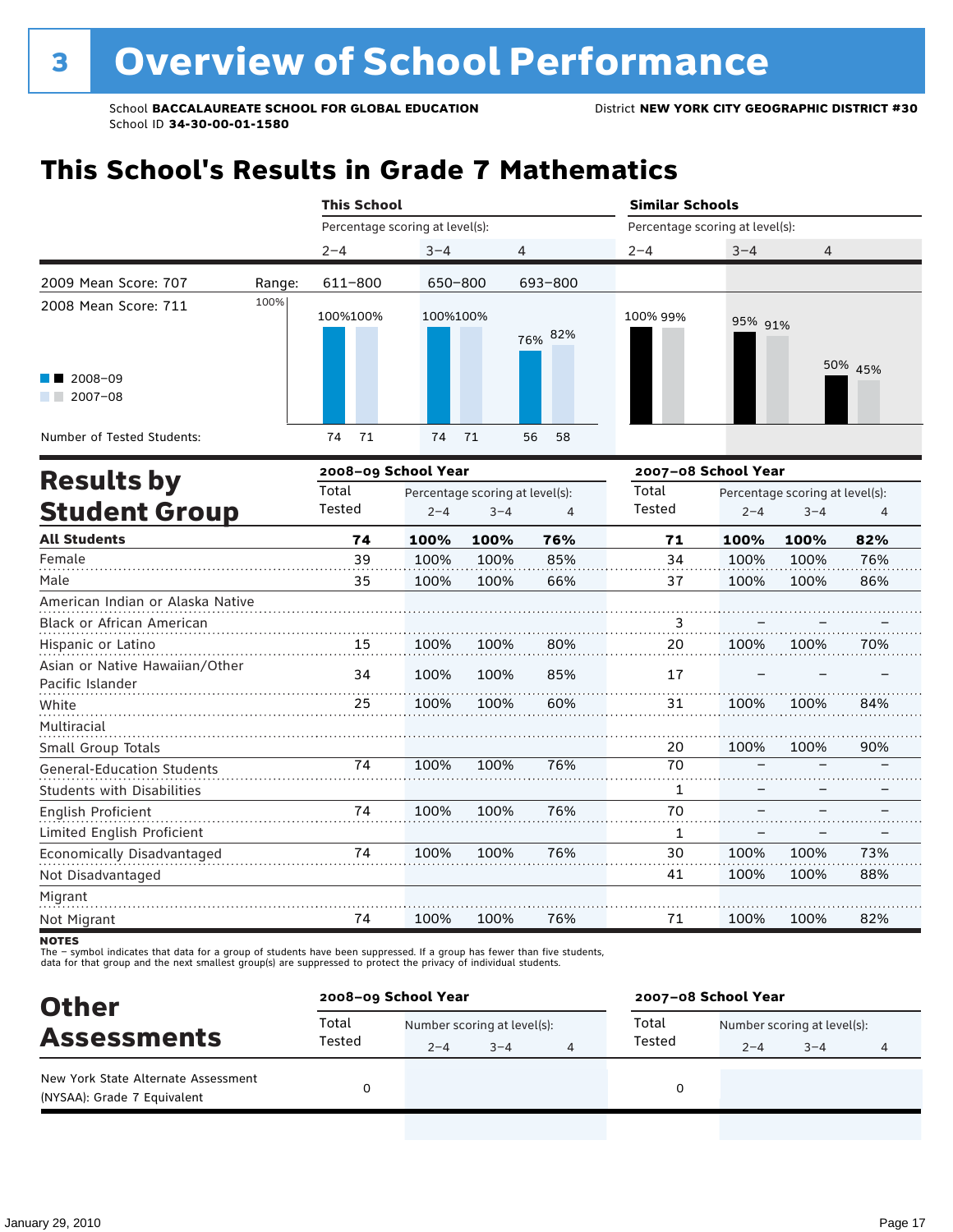# **This School's Results in Grade 8 English Language Arts**

|                                                               |        | <b>This School</b>              |                                 |           |         | <b>Similar Schools</b>          |                                 |  |  |  |
|---------------------------------------------------------------|--------|---------------------------------|---------------------------------|-----------|---------|---------------------------------|---------------------------------|--|--|--|
|                                                               |        | Percentage scoring at level(s): |                                 |           |         | Percentage scoring at level(s): |                                 |  |  |  |
|                                                               |        | $2 - 4$                         | $3 - 4$                         | 4         | $2 - 4$ | $3 - 4$                         | 4                               |  |  |  |
| 2009 Mean Score: 691                                          | Range: | 602-790                         | 650-790                         | 715-790   |         |                                 |                                 |  |  |  |
| 2008 Mean Score: 675<br>$\blacksquare$ 2008-09<br>$2007 - 08$ | 100%   | 100%100%                        | 100%<br>79%                     | 13%<br>8% | 99% 98% | 83%<br>72%                      | 8% 9%                           |  |  |  |
| Number of Tested Students:                                    |        | 75<br>67                        | 67<br>59                        | 6<br>9    |         |                                 |                                 |  |  |  |
| <b>Results by</b>                                             |        | 2008-09 School Year             |                                 |           |         | 2007-08 School Year             |                                 |  |  |  |
|                                                               |        | Total                           | Percentage scoring at level(s). |           | Total   |                                 | Percentage scoring at level(s). |  |  |  |

| <b>ITESALLS DY</b>                                 | Total  |         | Percentage scoring at level(s): |     | Total  |         | Percentage scoring at level(s): |     |
|----------------------------------------------------|--------|---------|---------------------------------|-----|--------|---------|---------------------------------|-----|
| <b>Student Group</b>                               | Tested | $2 - 4$ | $3 - 4$                         | 4   | Tested | $2 - 4$ | $3 - 4$                         | 4   |
| <b>All Students</b>                                | 67     | 100%    | 100%                            | 13% | 75     | 100%    | 79%                             | 8%  |
| Female                                             | 33     | 100%    | 100%                            | 21% | 43     | 100%    | 86%                             | 7%  |
| Male                                               | 34     | 100%    | 100%                            | 6%  | 32     | 100%    | 69%                             | 9%  |
| American Indian or Alaska Native                   |        |         |                                 |     |        |         |                                 |     |
| Black or African American                          | 2      |         |                                 |     | 8      | 100%    | 38%                             | 0%  |
| Hispanic or Latino                                 | 19     | 100%    | 100%                            | 11% | 27     | 100%    | 74%                             | 4%  |
| Asian or Native Hawaiian/Other<br>Pacific Islander | 17     |         |                                 |     | 8      | 100%    | 88%                             | 13% |
| White                                              | 29     | 100%    | 100%                            | 7%  | 32     | 100%    | 91%                             | 13% |
| Multiracial                                        |        |         |                                 |     |        |         |                                 |     |
| Small Group Totals                                 | 19     | 100%    | 100%                            | 26% |        |         |                                 |     |
| <b>General-Education Students</b>                  | 66     |         |                                 |     | 74     |         |                                 |     |
| <b>Students with Disabilities</b>                  | 1      |         |                                 | -   | 1      |         |                                 |     |
| English Proficient                                 | 66     |         |                                 |     | 75     | 100%    | 79%                             | 8%  |
| Limited English Proficient                         | 1      |         |                                 |     |        |         |                                 |     |
| Economically Disadvantaged                         | 67     | 100%    | 100%                            | 13% | 50     | 100%    | 72%                             | 6%  |
| Not Disadvantaged                                  |        |         |                                 |     | 25     | 100%    | 92%                             | 12% |
| Migrant                                            |        |         |                                 |     |        |         |                                 |     |
| Not Migrant                                        | 67     | 100%    | 100%                            | 13% | 75     | 100%    | 79%                             | 8%  |

**NOTES** 

The – symbol indicates that data for a group of students have been suppressed. If a group has fewer than five students,<br>data for that group and the next smallest group(s) are suppressed to protect the privacy of individual

| <b>Other</b>                                                                                         | 2008-09 School Year |                             |         |     | 2007-08 School Year |                             |         |     |  |
|------------------------------------------------------------------------------------------------------|---------------------|-----------------------------|---------|-----|---------------------|-----------------------------|---------|-----|--|
| <b>Assessments</b>                                                                                   | Total               | Number scoring at level(s): |         |     | Total               | Number scoring at level(s): |         |     |  |
|                                                                                                      | Tested              | $2 - 4$                     | $3 - 4$ | 4   | Tested              | $2 - 4$                     | $3 - 4$ | 4   |  |
| New York State Alternate Assessment<br>(NYSAA): Grade 8 Equivalent                                   |                     |                             |         |     | 0                   |                             |         |     |  |
| New York State English as a Second<br>Language Achievement Test (NYSESLAT) <sup>+</sup> :<br>Grade 8 |                     | N/A                         | N/A     | N/A | 0                   | N/A                         | N/A     | N/A |  |

† These counts represent recently arrived LEP students who used the NYSESLAT to fulfill the English language arts participation requirement.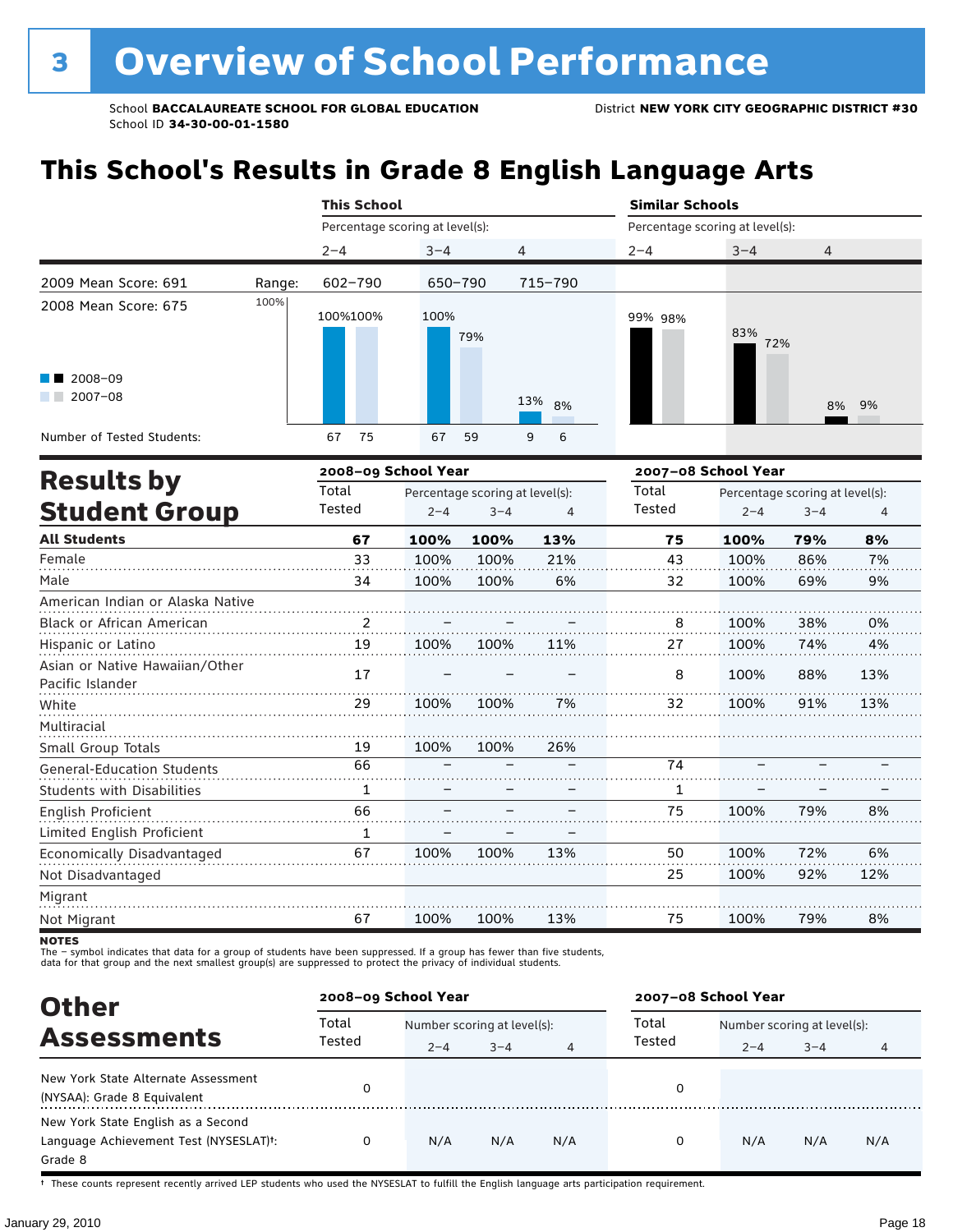# **This School's Results in Grade 8 Mathematics**

|                                                                          |        | <b>This School</b>  |                                 |                |         | <b>Similar Schools</b>          |         |  |  |  |
|--------------------------------------------------------------------------|--------|---------------------|---------------------------------|----------------|---------|---------------------------------|---------|--|--|--|
|                                                                          |        |                     | Percentage scoring at level(s): |                |         | Percentage scoring at level(s): |         |  |  |  |
|                                                                          |        | $2 - 4$             | $3 - 4$                         | $\overline{4}$ | $2 - 4$ | $3 - 4$                         | 4       |  |  |  |
| 2009 Mean Score: 705                                                     | Range: | 616-775             | 650-775                         | 701-775        |         |                                 |         |  |  |  |
| 2008 Mean Score: 680<br>$\blacksquare$ 2008-09<br>2007-08<br>a kacamatan | 100%   | 100%100%            | 100%<br>87%                     | 47%<br>23%     | 99% 98% | 91% 84%                         | 34% 32% |  |  |  |
| Number of Tested Students:                                               |        | 75<br>66            | 66<br>65                        | 31 17          |         |                                 |         |  |  |  |
| <b>Docults hy</b>                                                        |        | 2008-09 School Year |                                 |                |         | 2007-08 School Year             |         |  |  |  |

| <b>Results by</b>                                  |                | 2008–09 School Year |                                 |     |        | 2007–08 School Year |                                 |     |  |  |
|----------------------------------------------------|----------------|---------------------|---------------------------------|-----|--------|---------------------|---------------------------------|-----|--|--|
|                                                    | Total          |                     | Percentage scoring at level(s): |     | Total  |                     | Percentage scoring at level(s): |     |  |  |
| <b>Student Group</b>                               | Tested         | $2 - 4$             | $3 - 4$                         | 4   | Tested | $2 - 4$             | $3 - 4$                         | 4   |  |  |
| <b>All Students</b>                                | 66             | 100%                | 100%                            | 47% | 75     | 100%                | 87%                             | 23% |  |  |
| Female                                             | 32             | 100%                | 100%                            | 47% | 43     | 100%                | 84%                             | 23% |  |  |
| Male                                               | 34             | 100%                | 100%                            | 47% | 32     | 100%                | 91%                             | 22% |  |  |
| American Indian or Alaska Native                   |                |                     |                                 |     |        |                     |                                 |     |  |  |
| Black or African American                          | $\overline{2}$ |                     |                                 |     | 8      | 100%                | 63%                             | 0%  |  |  |
| Hispanic or Latino                                 | 19             | 100%                | 100%                            | 32% | 27     | 100%                | 85%                             | 15% |  |  |
| Asian or Native Hawaiian/Other<br>Pacific Islander | 17             |                     |                                 |     | 8      | 100%                | 75%                             | 50% |  |  |
| White                                              | 28             | 100%                | 100%                            | 43% | 32     | 100%                | 97%                             | 28% |  |  |
| Multiracial                                        |                |                     |                                 |     |        |                     |                                 |     |  |  |
| Small Group Totals                                 | 19             | 100%                | 100%                            | 68% |        |                     |                                 |     |  |  |
| <b>General-Education Students</b>                  | 65             |                     |                                 |     | 74     |                     |                                 |     |  |  |
| <b>Students with Disabilities</b>                  | 1              |                     |                                 |     | 1      |                     |                                 |     |  |  |
| English Proficient                                 | 65             |                     |                                 |     | 75     | 100%                | 87%                             | 23% |  |  |
| Limited English Proficient                         | 1              |                     |                                 |     |        |                     |                                 |     |  |  |
| Economically Disadvantaged                         | 66             | 100%                | 100%                            | 47% | 50     | 100%                | 82%                             | 18% |  |  |
| Not Disadvantaged                                  |                |                     |                                 |     | 25     | 100%                | 96%                             | 32% |  |  |
| Migrant                                            |                |                     |                                 |     |        |                     |                                 |     |  |  |
| Not Migrant                                        | 66             | 100%                | 100%                            | 47% | 75     | 100%                | 87%                             | 23% |  |  |

**NOTES** 

The – symbol indicates that data for a group of students have been suppressed. If a group has fewer than five students,<br>data for that group and the next smallest group(s) are suppressed to protect the privacy of individual

| <b>Other</b>                                                       | 2008-09 School Year |                             |         |   |                 | 2007-08 School Year         |         |   |  |  |
|--------------------------------------------------------------------|---------------------|-----------------------------|---------|---|-----------------|-----------------------------|---------|---|--|--|
| <b>Assessments</b>                                                 | Total<br>Tested     | Number scoring at level(s): |         |   | Total<br>Tested | Number scoring at level(s): |         |   |  |  |
| New York State Alternate Assessment<br>(NYSAA): Grade 8 Equivalent |                     | $2 - 4$                     | $3 - 4$ | 4 | 0               | $2 - 4$                     | $3 - 4$ | 4 |  |  |
|                                                                    |                     |                             |         |   |                 |                             |         |   |  |  |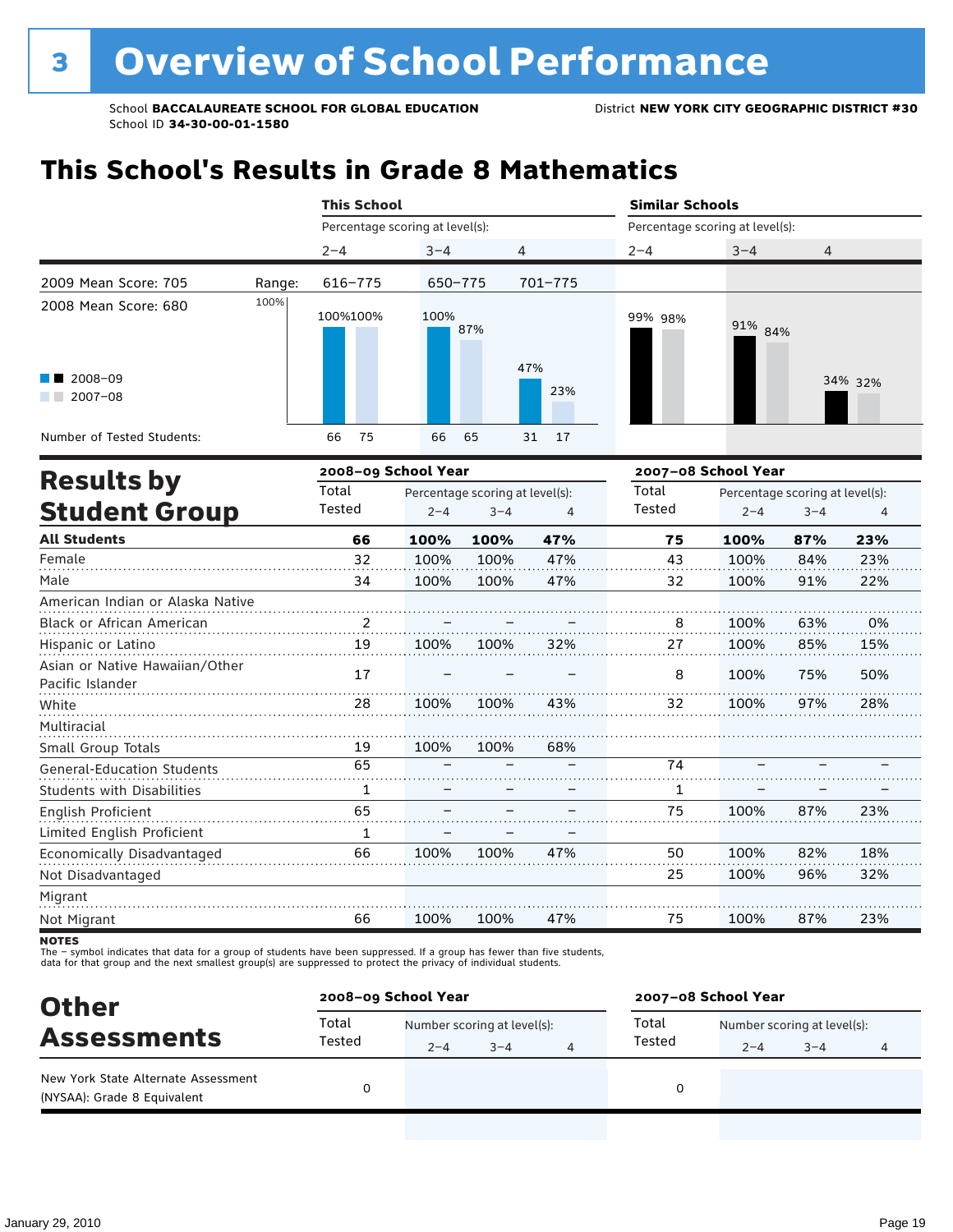# **This School's Results in Grade 8 Science**

|                                                                                                                                         | <b>This School</b> |                                 |                                 | <b>Similar Schools</b> |                                 |                                 |  |
|-----------------------------------------------------------------------------------------------------------------------------------------|--------------------|---------------------------------|---------------------------------|------------------------|---------------------------------|---------------------------------|--|
|                                                                                                                                         |                    | Percentage scoring at level(s): |                                 |                        | Percentage scoring at level(s): |                                 |  |
|                                                                                                                                         | $2 - 4$            | $3 - 4$                         | 4                               | $2 - 4$                | $3 - 4$                         | 4                               |  |
|                                                                                                                                         |                    |                                 |                                 |                        |                                 |                                 |  |
| 100%<br>$\blacksquare$ 2008-09                                                                                                          | 100% 95%           | 100%<br>87%                     | 45%                             | 96% 97%                | 78% 80%                         |                                 |  |
| $\blacksquare$ 2007-08                                                                                                                  |                    |                                 | 25%                             |                        |                                 | 25% 29%                         |  |
| Number of Tested Students:                                                                                                              | 71<br>66           | 66<br>65                        | 19<br>30                        |                        |                                 |                                 |  |
| <b>Results by</b>                                                                                                                       |                    | 2008-09 School Year             |                                 |                        | 2007-08 School Year             |                                 |  |
|                                                                                                                                         | Total              |                                 | Percentage scoring at level(s): | Total                  |                                 | Percentage scoring at level(s): |  |
| <b>Student Group</b>                                                                                                                    | Tested             | $2 - 4$                         | $3 - 4$<br>$\overline{4}$       | Tested                 | $2 - 4$                         | $3 - 4$<br>4                    |  |
| <b>All Students</b>                                                                                                                     |                    |                                 |                                 |                        |                                 |                                 |  |
| Female<br>Male                                                                                                                          |                    |                                 |                                 |                        |                                 |                                 |  |
| American Indian or Alaska Native                                                                                                        |                    |                                 |                                 |                        |                                 |                                 |  |
| Black or African American                                                                                                               |                    |                                 |                                 |                        |                                 |                                 |  |
| Hispanic or Latino                                                                                                                      |                    |                                 |                                 |                        |                                 |                                 |  |
| Asian or Native Hawaiian/Other                                                                                                          |                    |                                 |                                 |                        |                                 |                                 |  |
| Pacific Islander                                                                                                                        |                    |                                 |                                 |                        |                                 |                                 |  |
| White                                                                                                                                   |                    |                                 |                                 |                        |                                 |                                 |  |
| Multiracial                                                                                                                             |                    |                                 |                                 |                        |                                 |                                 |  |
| Small Group Totals                                                                                                                      |                    |                                 |                                 |                        |                                 |                                 |  |
| <b>General-Education Students</b>                                                                                                       |                    |                                 |                                 |                        |                                 |                                 |  |
| <b>Students with Disabilities</b>                                                                                                       |                    |                                 |                                 |                        |                                 |                                 |  |
| English Proficient                                                                                                                      |                    |                                 |                                 |                        |                                 |                                 |  |
| Limited English Proficient                                                                                                              |                    |                                 |                                 |                        |                                 |                                 |  |
| Economically Disadvantaged<br>Not Disadvantaged                                                                                         |                    |                                 |                                 |                        |                                 |                                 |  |
| Migrant<br>Not Migrant                                                                                                                  |                    |                                 |                                 |                        |                                 |                                 |  |
| <b>NOTES</b><br>The - symbol indicates that data for a group of students have been suppressed. If a group has fewer than five students, |                    |                                 |                                 |                        |                                 |                                 |  |

data for that group and the next smallest group(s) are suppressed to protect the privacy of individual students.

| <b>Other</b>                                                       | 2008-09 School Year |                             |         |    | 2007-08 School Year                  |         |         |    |  |
|--------------------------------------------------------------------|---------------------|-----------------------------|---------|----|--------------------------------------|---------|---------|----|--|
| <b>Assessments</b>                                                 | Total               | Number scoring at level(s): |         |    | Total<br>Number scoring at level(s): |         |         |    |  |
|                                                                    | Tested              | $2 - 4$                     | $3 - 4$ | 4  | Tested                               | $2 - 4$ | $3 - 4$ | 4  |  |
| New York State Alternate Assessment<br>(NYSAA): Grade 8 Equivalent |                     |                             |         |    | 0                                    |         |         |    |  |
| <b>Regents Science</b>                                             | 66                  | 66                          | 66      | 30 | 75                                   |         | 65      | 19 |  |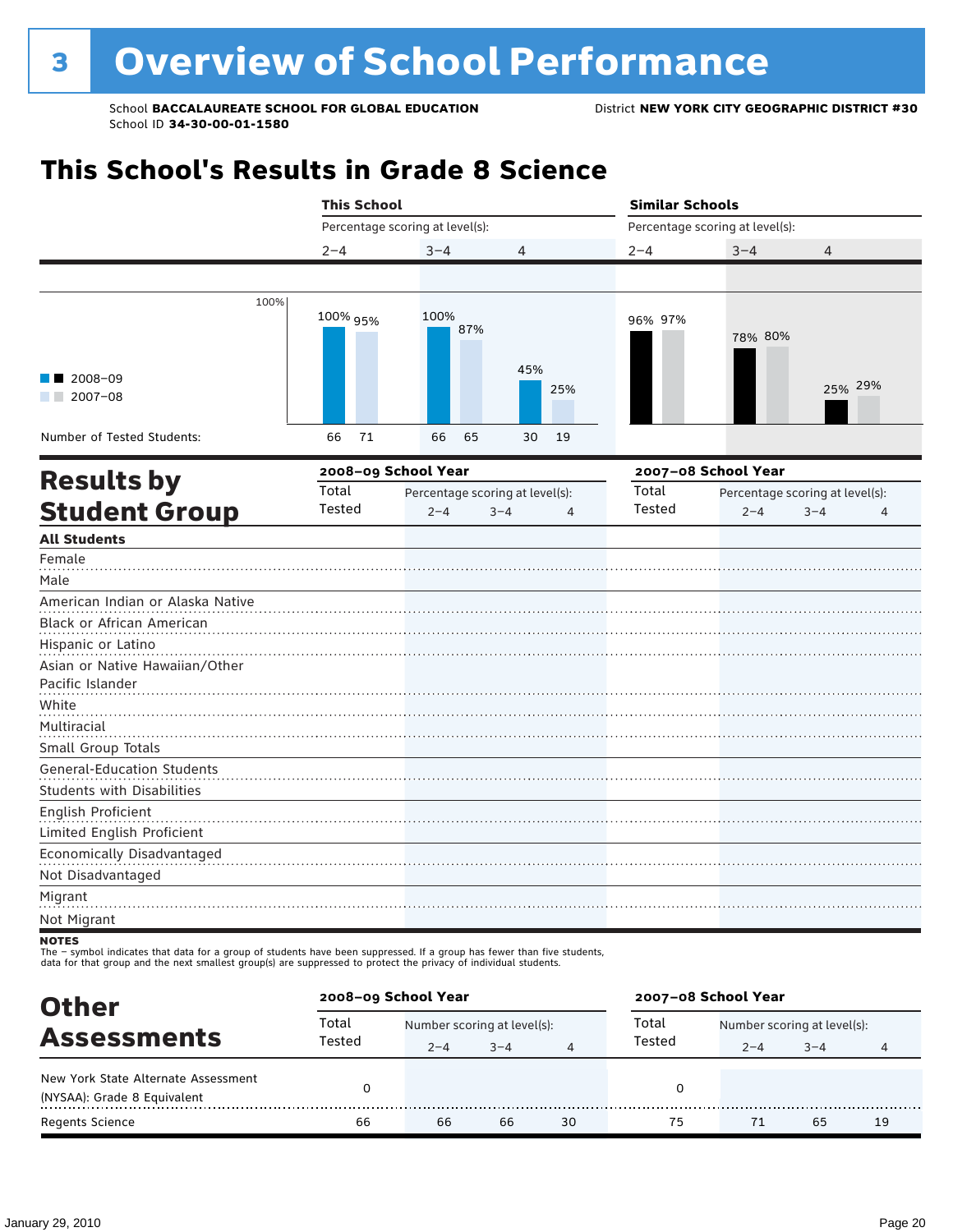# **3 Overview of School Performance**

School **BACCALAUREATE SCHOOL FOR GLOBAL EDUCATION** District **NEW YORK CITY GEOGRAPHIC DISTRICT #30** School ID **34-30-00-01-1580**

# **This School's Total Cohort\* Results in Secondary-Level English after Four Years of Instruction**



| <b>Results by</b>                                  | 2005 Cohort |                                 | 2004 Cohort** |     |             |                                 |         |     |
|----------------------------------------------------|-------------|---------------------------------|---------------|-----|-------------|---------------------------------|---------|-----|
|                                                    | Number      | Percentage scoring at level(s): |               |     | Number      | Percentage scoring at level(s): |         |     |
| <b>Student Group</b>                               | of Students | $2 - 4$                         | $3 - 4$       | 4   | of Students | $2 - 4$                         | $3 - 4$ | 4   |
| <b>All Students</b>                                | 65          | 100%                            | 100%          | 54% | 56          | 100%                            | 100%    | 73% |
| Female                                             | 31          | 100%                            | 100%          | 58% | 38          | 100%                            | 100%    | 79% |
| Male                                               | 34          | 100%                            | 100%          | 50% | 18          | 100%                            | 100%    | 61% |
| American Indian or Alaska Native                   |             |                                 |               |     |             |                                 |         |     |
| <b>Black or African American</b>                   | 14          | 100%                            | 100%          | 50% | 18          | 100%                            | 100%    | 72% |
| Hispanic or Latino                                 | 20          | 100%                            | 100%          | 65% | 9           | 100%                            | 100%    | 44% |
| Asian or Native Hawaiian/Other<br>Pacific Islander | 13          | 100%                            | 100%          | 38% | 12          | 100%                            | 100%    | 75% |
| White                                              | 18          | 100%                            | 100%          | 56% | 17          | 100%                            | 100%    | 88% |
| Multiracial                                        |             |                                 |               |     |             |                                 |         |     |
| Small Group Totals                                 |             |                                 |               |     |             |                                 |         |     |
| <b>General-Education Students</b>                  | 65          | 100%                            | 100%          | 54% | 54          |                                 |         |     |
| <b>Students with Disabilities</b>                  |             |                                 |               |     | 2           |                                 |         |     |
| English Proficient                                 | 64          |                                 |               |     | 56          | 100%                            | 100%    | 73% |
| Limited English Proficient                         | 1           |                                 |               |     |             |                                 |         |     |
| Economically Disadvantaged                         | 65          | 100%                            | 100%          | 54% | 24          | 100%                            | 100%    | 75% |
| Not Disadvantaged                                  |             |                                 |               |     | 32          | 100%                            | 100%    | 72% |
| Migrant                                            |             |                                 |               |     |             |                                 |         |     |
| Not Migrant                                        | 65          | 100%                            | 100%          | 54% | 56          | 100%                            | 100%    | 73% |

**NOTES** 

The – symbol indicates that data for a group of students have been suppressed. If a group has fewer than five students,

data for that group and the next smallest group(s) are suppressed to protect the privacy of individual students.

| <b>Other</b><br><b>Assessments</b>  | 2005 Cohort           |         |                                        | 2004 Cohort           |                                        |         |  |  |
|-------------------------------------|-----------------------|---------|----------------------------------------|-----------------------|----------------------------------------|---------|--|--|
|                                     | Number<br>of Students | $2 - 4$ | Number scoring at level(s):<br>$3 - 4$ | Number<br>of Students | Number scoring at level(s):<br>$2 - 4$ | $3 - 4$ |  |  |
| New York State Alternate Assessment |                       |         |                                        |                       |                                        |         |  |  |

(NYSAA): High School Equivalent \*\*\*

\* A total cohort consists of all students who first entered Grade 9 in a particular year, and all ungraded students with disabilities who reached their seventeenth birthday in that year, and were enrolled in the school/district for five months. Students are excluded from the cohort if they transferred to another school district, nonpublic school, or criminal justice facility, or left the U.S. and its territories or died before the report date. Statewide total cohort also includes students who were enrolled for fewer than five months.

\*\* 2004 cohort data are those reported in the 2007-08 *Accountability and Overview Report*.

\*\*\* The majority of cohort members took an older version of the NYSAA, developed before 2007.